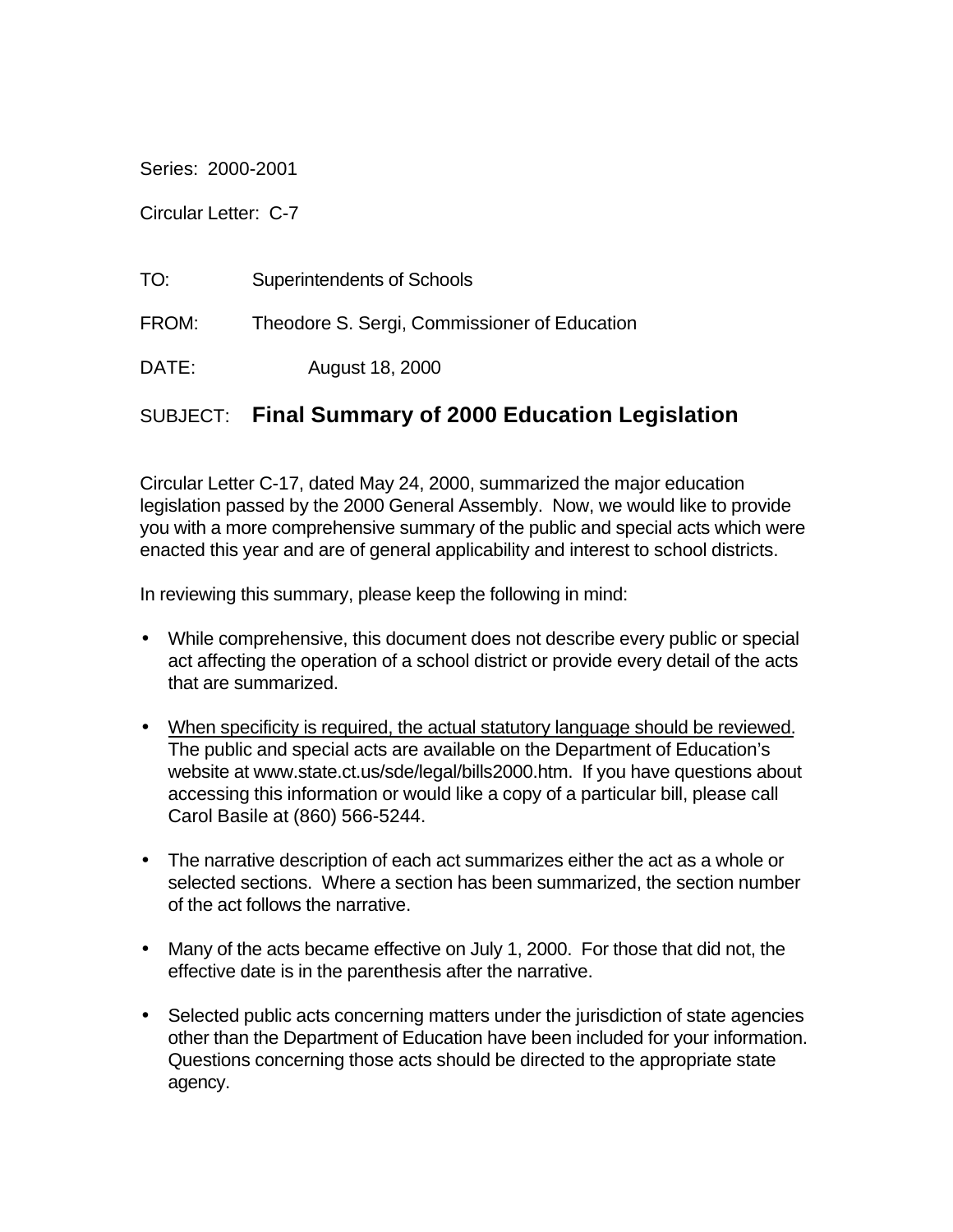To assist you, I have also included:

- An index to key legislation;
- A chart identifying selected major state education funding affecting local and regional boards of education (Attachment A);
- A table that lists the sections of the Connecticut General Statutes and the public and special acts which have been amended or repealed by the summarized legislation (Attachment B); and
- A cross-reference table that identifies the Senate and House bill numbers for each of the public and special acts summarized (Attachment C).

Please use this circular letter as a supplement to the State Board of Education's Connecticut Education Laws as of January 1, 1999 (red book), which does *not*  contain the changes to the General Statutes summarized in this letter. Also, please note that the statutory changes made during the 1999 General Assembly Session are not in the education laws book or in this letter, but can be found in Circular Letter C-3 (Series 1999-2000) dated August 17, 1999. That circular letter is available on the department's website at www.state.ct.us/sde under the heading "Commissioner."

If you have any questions about the new legislation, Department of Education staff members are ready and willing to help you. In most cases you will know from past experience whom to consult. However, if you do not know whom to contact or have general questions about this letter, please call Attorney Katherine Nicoletti of the Office of Legal and Governmental Affairs at (860) 566-5244.

TSS:knb **Attachments**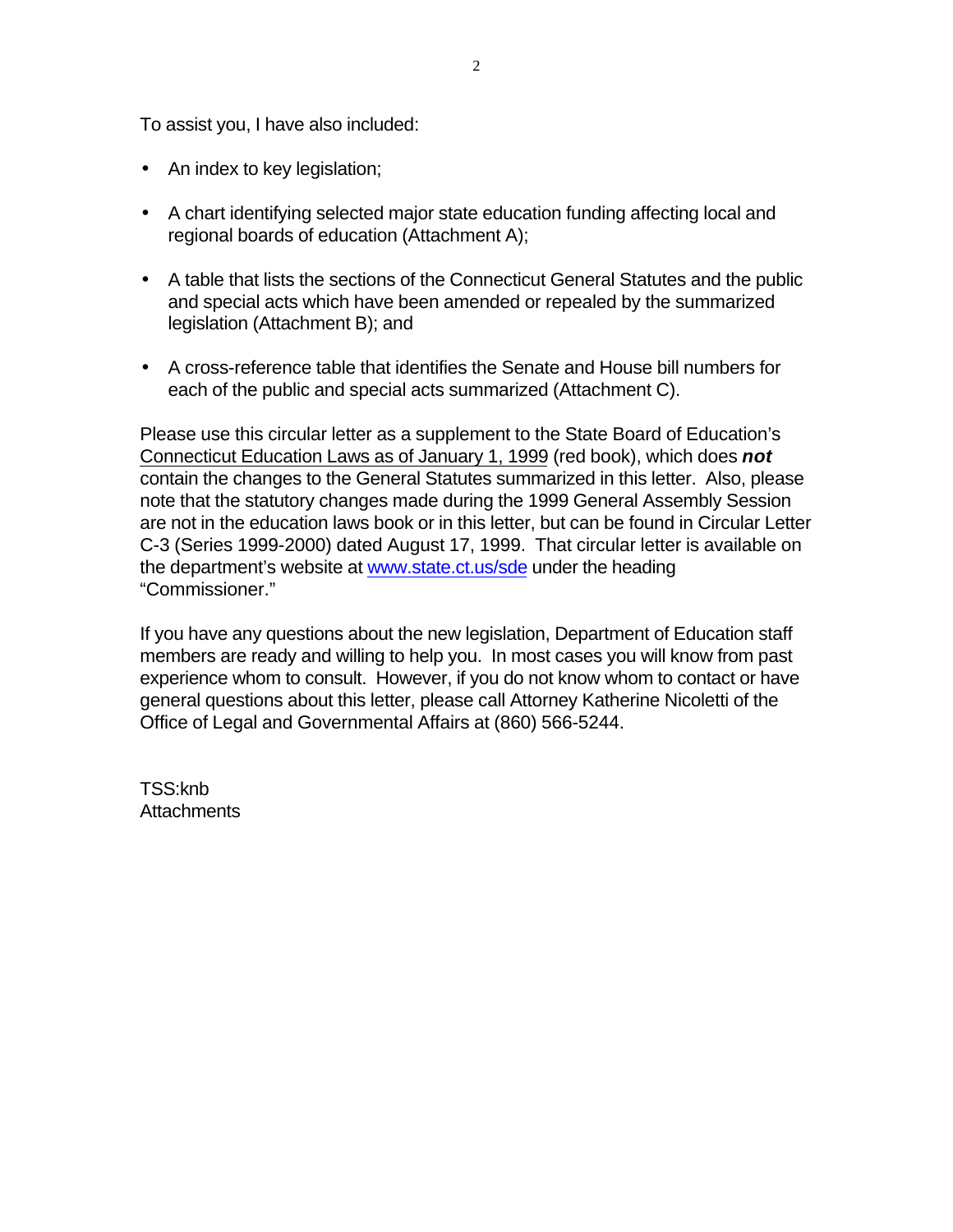# **INDEX TO KEY LEGISLATION**

## **Page**

#### **CHARTER SCHOOLS**

| Special Education Payments from School Districts (P.A. 00-48) |  |
|---------------------------------------------------------------|--|

## **CHILD DAY CARE SERVICES**

| Exemption from Licensing for Certain Services Located in |   |
|----------------------------------------------------------|---|
|                                                          | 5 |
| Grants for Child Day Care Services in Schools            |   |
|                                                          |   |
|                                                          |   |

# **DEPARTMENT OF EDUCATION (STATE BOARD OF EDUCATION)**

| Aggressive Behavior among Students, Report on (P.A. 00-220)      | 17  |
|------------------------------------------------------------------|-----|
| Arbitration Panel, Minority Applicants (P.A. 00-204)             | 16  |
| Cooperation with the Office of the Victim Advocate (P.A. 00-200) | 16  |
| Enrollment Priorities for Interdistrict Programs (P.A. 00-220)   | 17  |
| Head Start Advisory Committee (P.A. 00-1 June Special Session)   | 23  |
| Long-Range Plan for Regional Vocational-Technical                |     |
|                                                                  | 16. |
| Report on the Status of Educational Technology (P.A. 00-187)     | 9   |
| State-Wide Public School Information System (P.A. 00-187)        | 9   |
|                                                                  | 9   |

# **EDUCATIONAL TECHNOLOGY**

| Commission for Educational Technology (P.A. 00-187)        | 9 |
|------------------------------------------------------------|---|
| <b>Computer Technology Competency Standards for</b>        |   |
|                                                            | 9 |
|                                                            | 9 |
|                                                            | 9 |
|                                                            | 9 |
| Innovative Teacher Training Grants (P.A. 00-187)           | 9 |
| On-line Teacher Training Programs (P.A. 00-187)            | 9 |
|                                                            | 9 |
| Tax Credits for Computer Donations (P.A. 00-170)           | 8 |
| Technology Standards for School Construction (P.A. 00-187) | 9 |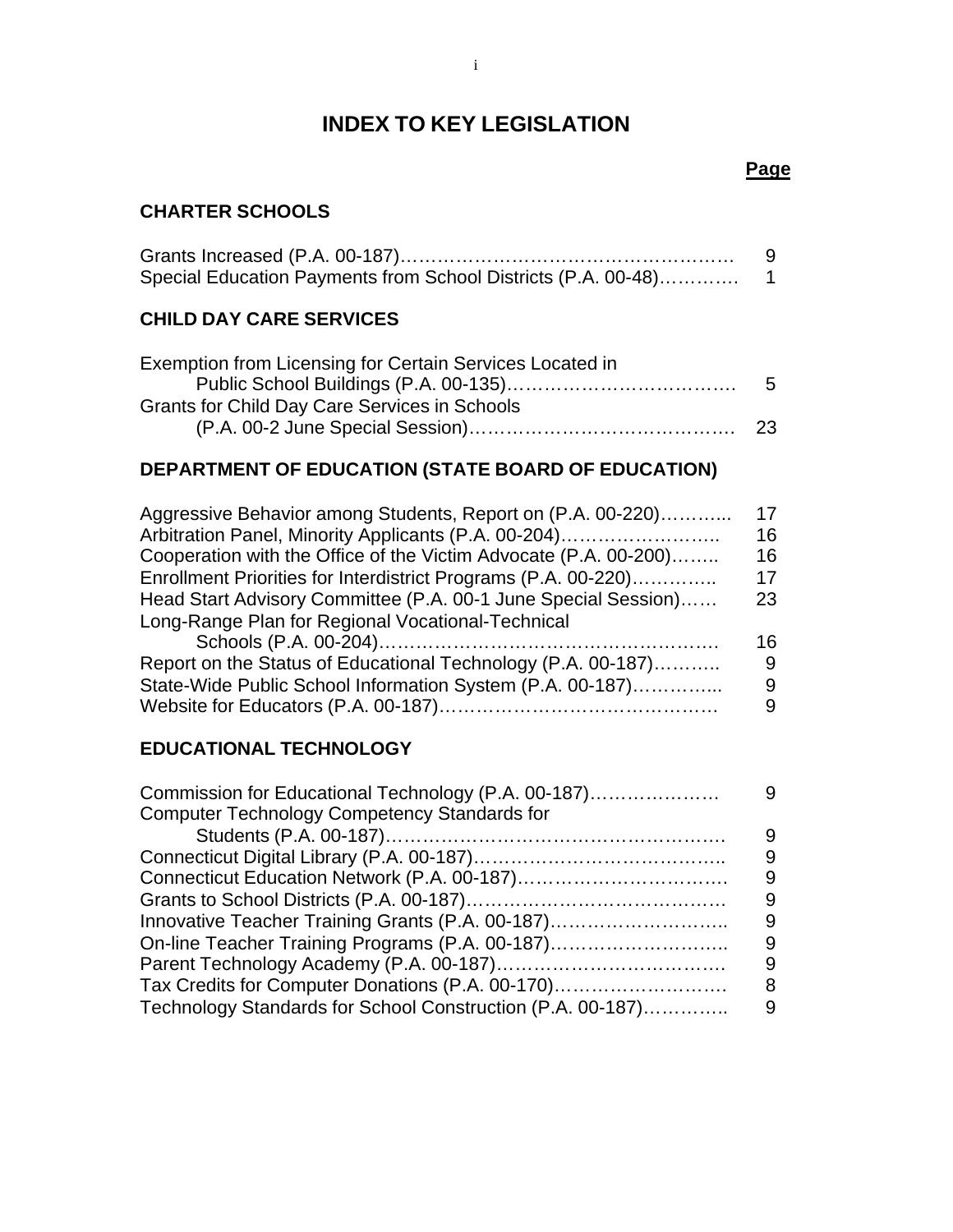## **Page**

# **EDUCATORS**

| Arbitration Panel, Minority Applicants (P.A. 00-204)             | 16 |
|------------------------------------------------------------------|----|
|                                                                  | 20 |
| Certificates to Individuals Convicted of Certain Crimes          |    |
|                                                                  | 17 |
| Certification of Teachers of the Visually Impaired (P.A. 00-127) | 4  |
| Certification Revocation, Burden of Proof (P.A. 00-220)          | 17 |
| <b>Commission on Teacher and School Administrator Shortage</b>   |    |
|                                                                  | 9  |
| Competency Standards in the Use of Technology for                |    |
|                                                                  | 9  |
|                                                                  | 9  |
| On-line Training on the Integration of Technology into           |    |
|                                                                  | 9  |
| Professional Counselor Disclosures (P.A. 00-190)                 | 14 |
|                                                                  | 17 |
|                                                                  | 1  |
| Wage Payment Schedules for Certified Employees (P.A. 00-65)      | 2  |
|                                                                  | 9  |

# **FAMILY RESOURCE CENTERS**

# **FREEDOM OF INFORMATION ACT**

| Records Concerning Certain Deaths and Serious Injuries (P.A. 00-97) 3 |  |
|-----------------------------------------------------------------------|--|
|                                                                       |  |

# **GRANTS**

| Child Day Care Services in Schools (P.A. 00-2 June Special Session) | -23 |
|---------------------------------------------------------------------|-----|
|                                                                     |     |
|                                                                     |     |
|                                                                     |     |
|                                                                     |     |
|                                                                     |     |
|                                                                     |     |
|                                                                     | - 9 |
|                                                                     |     |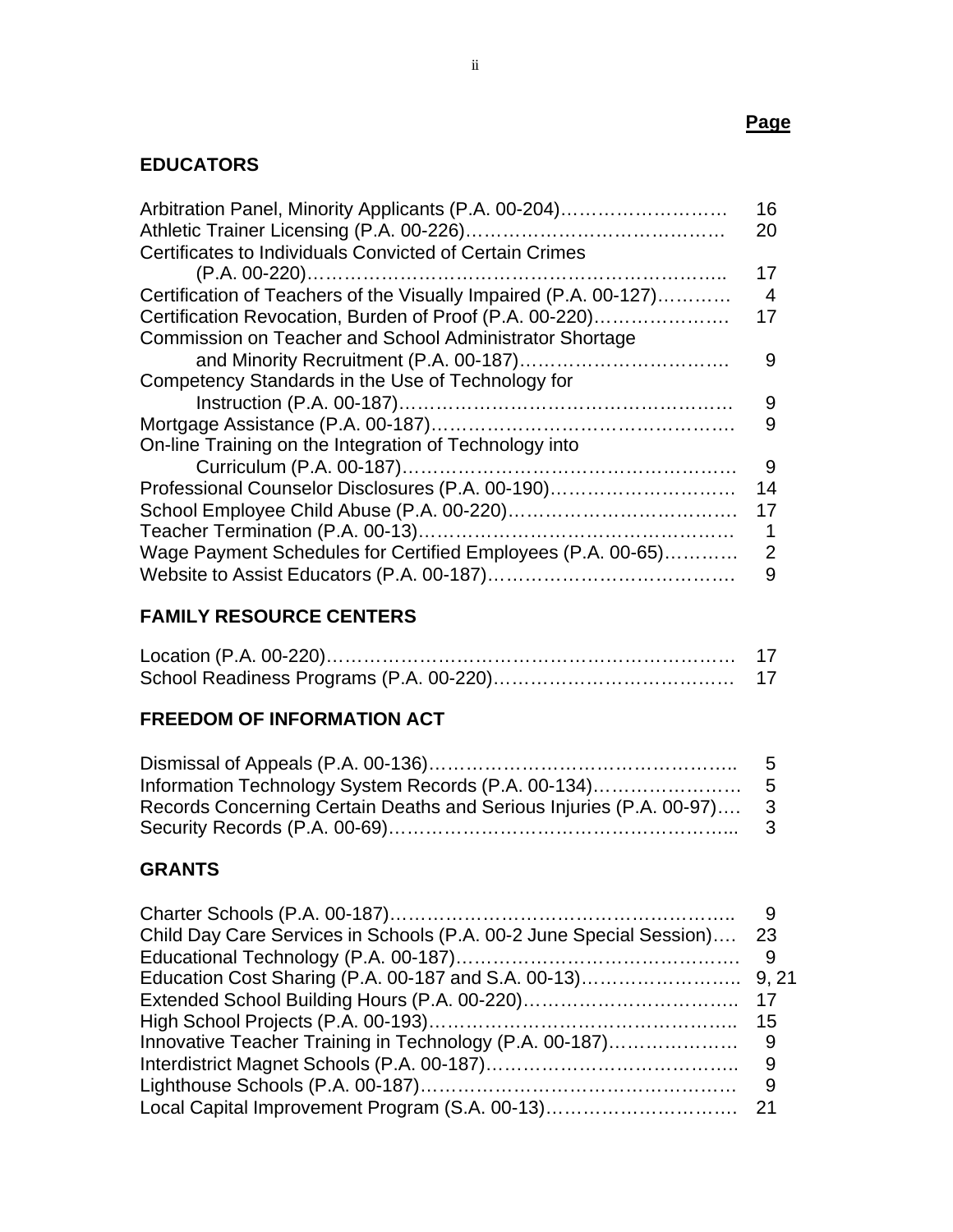#### **Page**

# **GRANTS (Continued)**

| School Construction (See School Construction, below) |  |
|------------------------------------------------------|--|
|                                                      |  |
|                                                      |  |
|                                                      |  |
|                                                      |  |
|                                                      |  |

## **MOTOR VEHICLE LAWS**

| Penalties for Violating Certain Regulations (P.A. 00-169) |  |
|-----------------------------------------------------------|--|
|                                                           |  |

#### **OPEN CHOICE INTERDISTRICT STUDENT ATTENDANCE PROGRAM**

## **REGIONAL EDUCATIONAL SERVICE CENTERS**

| <b>Regional Educational Service Center Grants Generally</b> |    |
|-------------------------------------------------------------|----|
|                                                             | -9 |

## **REGIONAL VOCATIONAL- TECHNICAL SCHOOLS**

| Planning for Capital Improvements and Equipment (P.A. 00-204) 16 |     |
|------------------------------------------------------------------|-----|
|                                                                  | 16. |

#### **SCHOOL CONSTRUCTION**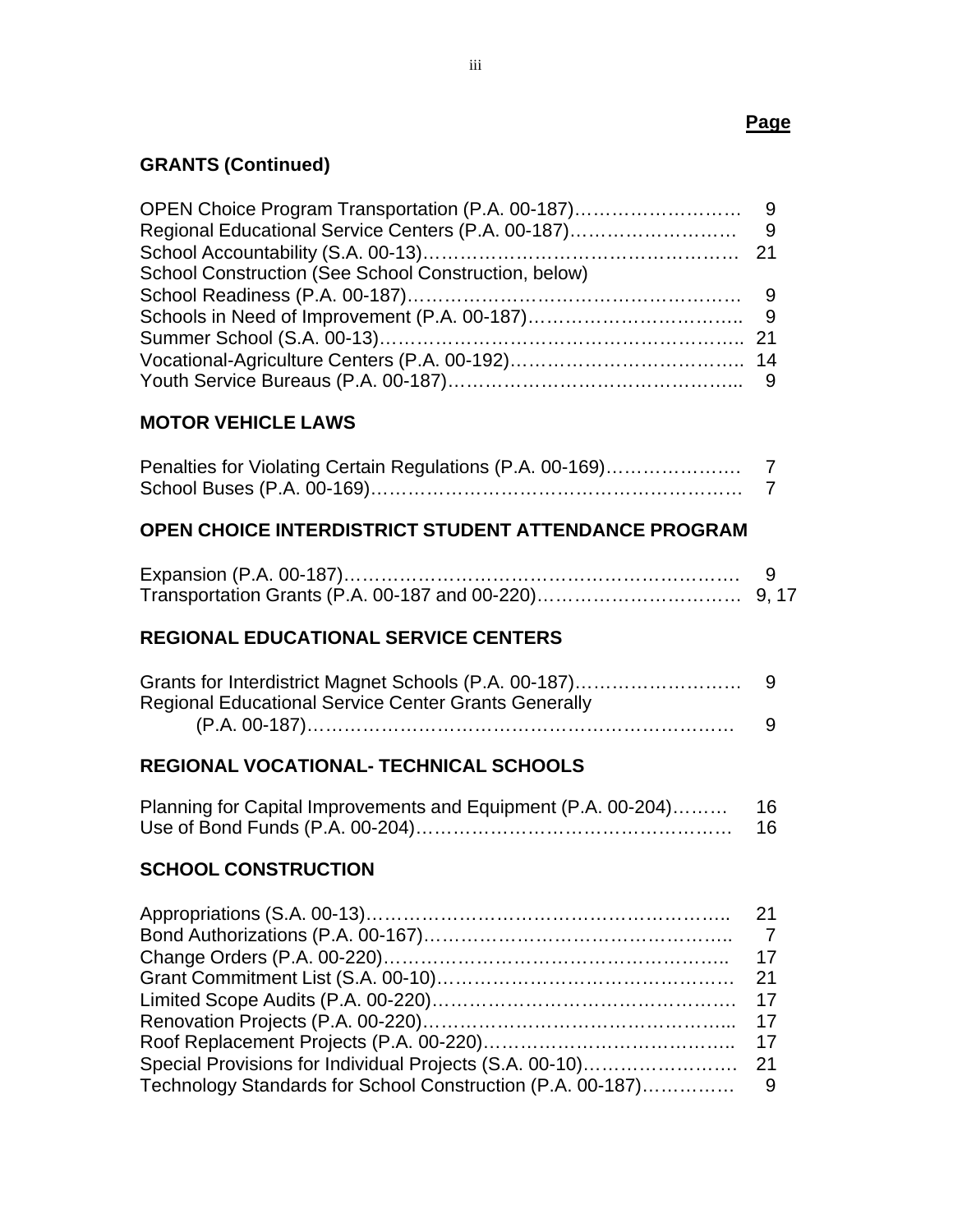# **SCHOOL DISTRICTS**

| Assistive Devices for Students with Disabilities (P.A. 00-220)   | 17   |
|------------------------------------------------------------------|------|
|                                                                  | 20   |
|                                                                  | 17   |
| Civics for Graduation (P.A. 00-156 and 00-187)                   | 6, 9 |
| Cooperation with the Office of the Victim Advocate (P.A. 00-200) | 16   |
|                                                                  | 17   |
| Diplomas to World War II Veterans (P.A. 00-124)                  | 4    |
| Grants (see Grants, above)                                       |      |
| Hartford Two-Way Language Program (P.A. 00-204)                  | 16   |
| Mandatory School Attendance Age (P.A. 00-157)                    | 6    |
|                                                                  | 2    |
|                                                                  | 2    |
|                                                                  | 9    |
|                                                                  |      |
|                                                                  | 17   |
| Wage Payment Schedules for Certified Employees (P.A. 00-65)      | 2    |
|                                                                  | 9    |

# **SCHOOL READINESS PROGRAMS**

# **SPECIAL EDUCATION**

| Advisory Council for Special Education (P.A. 00-220)           | 17 |
|----------------------------------------------------------------|----|
| Assistive Devices for Students with Disabilities (P.A. 00-220) | 17 |
| Behavioral Health Service Delivery System (P.A. 00-2 June      |    |
|                                                                | 23 |
| Braille Literacy Advisory Council (P.A. 00-127)                | 4  |
| Crediting of State Excess Cost Funds (P.A. 00-220)             | 17 |
| Persons with Developmental Disabilities, Advisory Commission   |    |
|                                                                | 5  |
| Pilot Program to Resolve Special Education Cases (P.A. 00-204) | 16 |
| Responsibilities for Magnet School Students (P.A. 00-48)       | 1  |
| School District Payments to Charter Schools (P.A. 00-48)       |    |
|                                                                |    |

## **STUDENTS**

| Aggressive Behavior among Students, Report on (P.A. 00-220) 17 |  |  |
|----------------------------------------------------------------|--|--|
|----------------------------------------------------------------|--|--|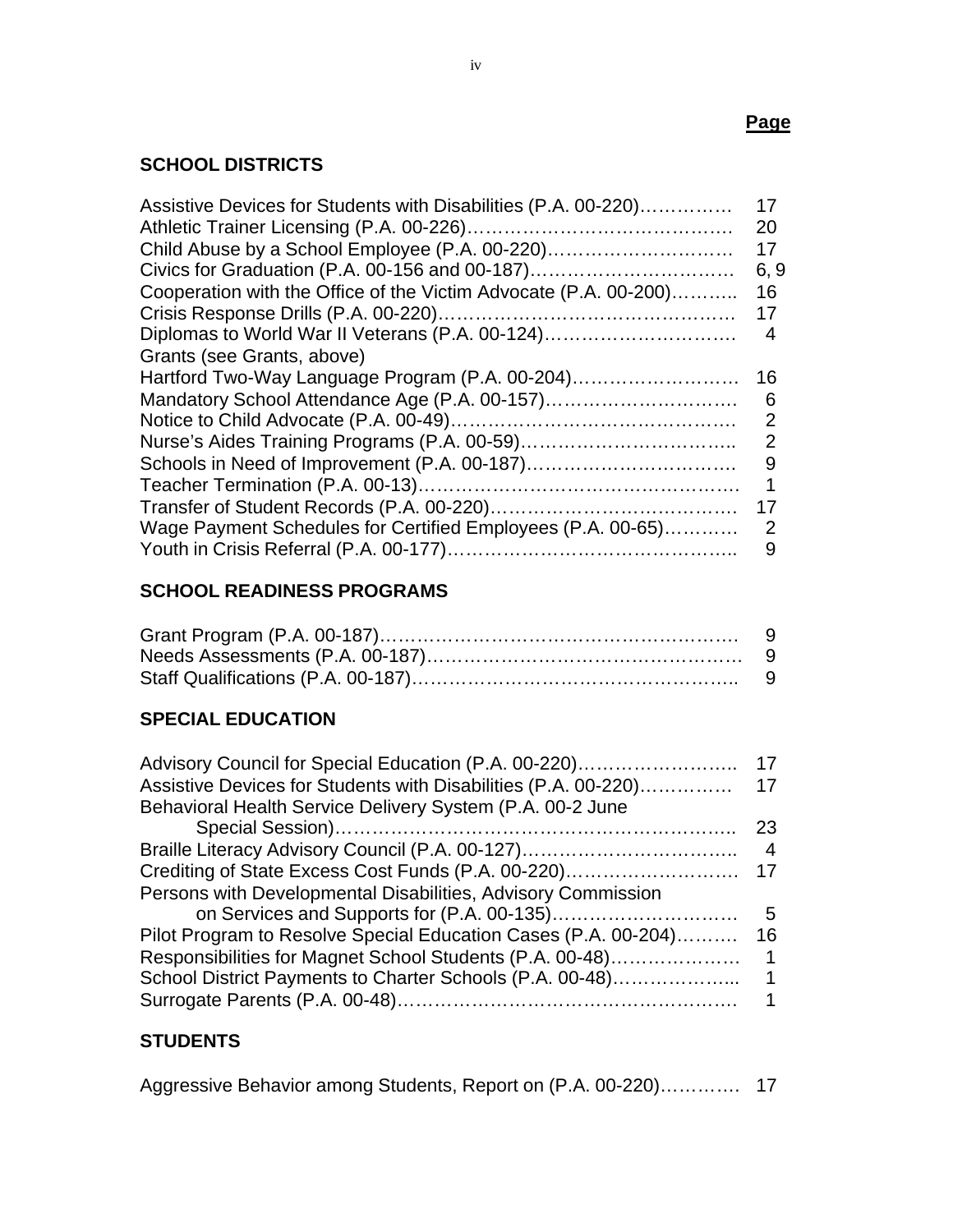# **STUDENTS (Continued)**

| Behavioral Health Service Delivery System (P.A. 00-2 June    |               |
|--------------------------------------------------------------|---------------|
|                                                              |               |
| Braille Literacy Advisory Council (P.A. 00-127)              | -4            |
|                                                              | 14            |
| Child's Death or Critical Incident, Notice to Child Advocate |               |
|                                                              | $\mathcal{P}$ |
| Civics for Graduation (P.A. 00-156 and 00-187)               | 6, 9          |
| Computer Technology Competency Standards (P.A. 00-187)       | 9             |
|                                                              | 6             |
| Juvenile Offenders, Evaluation of Programs for (P.A. 00-172) | 8             |
| Lawsuits for Personal Injuries while Being Transported to    |               |
|                                                              | -4            |
|                                                              | 20            |
| Mandatory School Attendance Age (P.A. 00-157)                | - 6           |
|                                                              | 17            |
|                                                              | 9             |

# **TAXES**

# **TOWNS**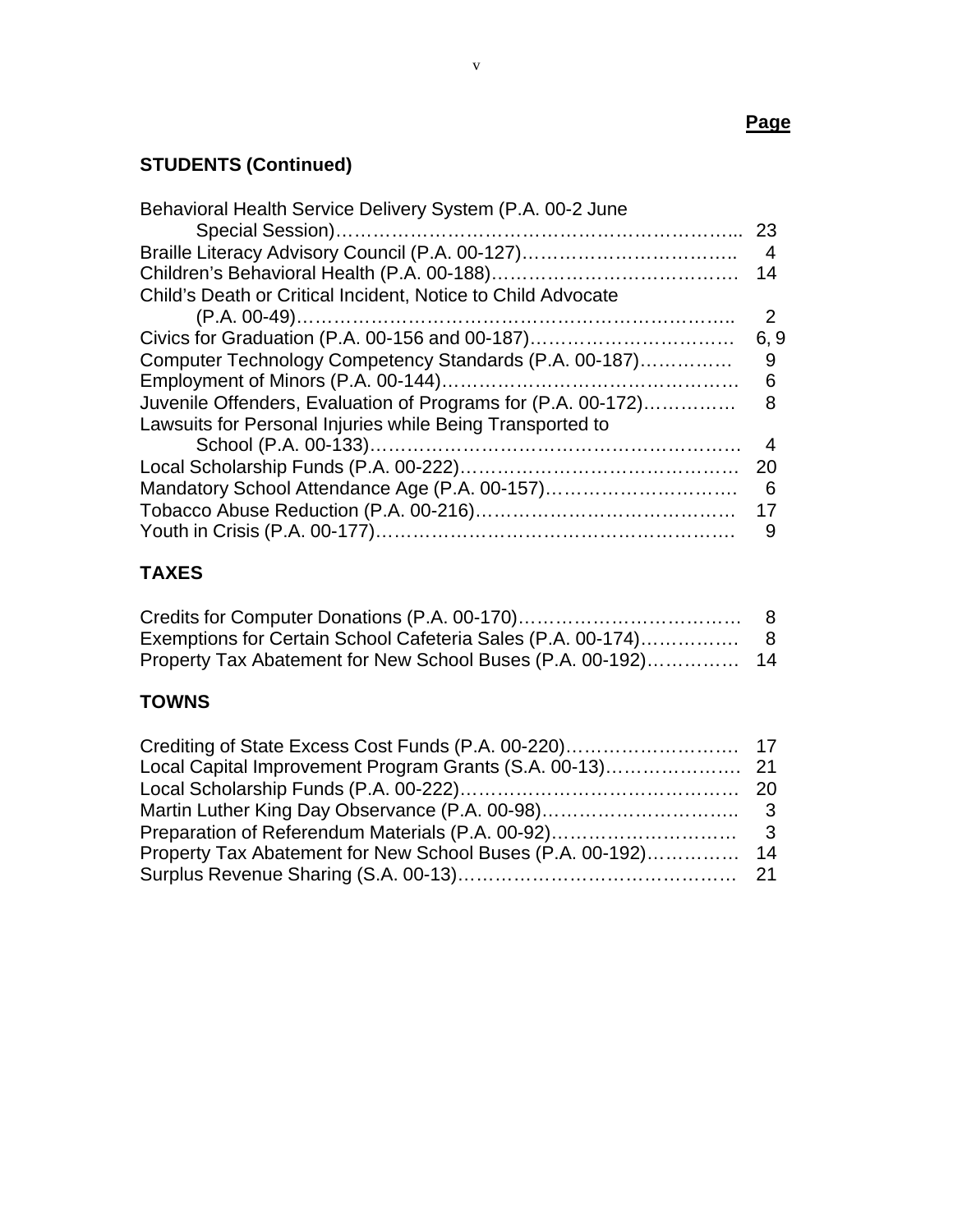

## **P.A. 00-13 AN ACT CONCERNING TEACHER COMPETENCY**

• Specifies that if a **teacher** is notified that **termination** is under consideration due to incompetence, the determination of incompetence must be based on evaluation of the teacher using teacher evaluation guidelines established pursuant to Section 10-151b of the Connecticut General Statutes (Sec. 1).

## **P.A. 00-48 AN ACT CONCERNING SPECIAL EDUCATION**

- For **special education students enrolled in state charter schools**, requires that the payments by the school district in which the student resides, to the charter school for the school district's portion of the cost of educating the student, must be made on a quarterly basis (Sec. 1).
- Makes (1) the state's definition of **"related services,"** (2) the state provisions concerning **transition services** for children requiring special education and (3) special education **due process** procedures concerning the disclosure of information prior to a hearing conform with federal special education laws and regulations (Secs.  $2 - 4$ ).
- Requires that **surrogate parents** continue to represent a child when the child is no longer eligible for special education but requires or may require services under Section 504 of the Rehabilitation Act of 1973, as amended (Secs. 5 and 6).
- Requires the Commissioner of Education to amend the **surrogate parent regulations** to establish procedures to monitor the effectiveness of a surrogate parent (Sec. 7).
- Requires local and regional boards of education to (1) inform **surrogate parents** at least annually of local board policies concerning student conduct and school discipline and (2) provide an effective means of notifying the surrogate parent of any minor student against whom disciplinary action has been taken (Sec. 8).
- For **students requiring special education who attend interdistrict magnet schools**, specifies the programmatic and fiscal responsibilities of the magnet school and school district in which the student resides (Sec. 9).
- Specifies that **sheltered workshops or rehabilitation centers** providing education occupational training programs for children requiring special education who are at least 16 years of age must be approved by an appropriate state agency, rather than by the State Board of Education, in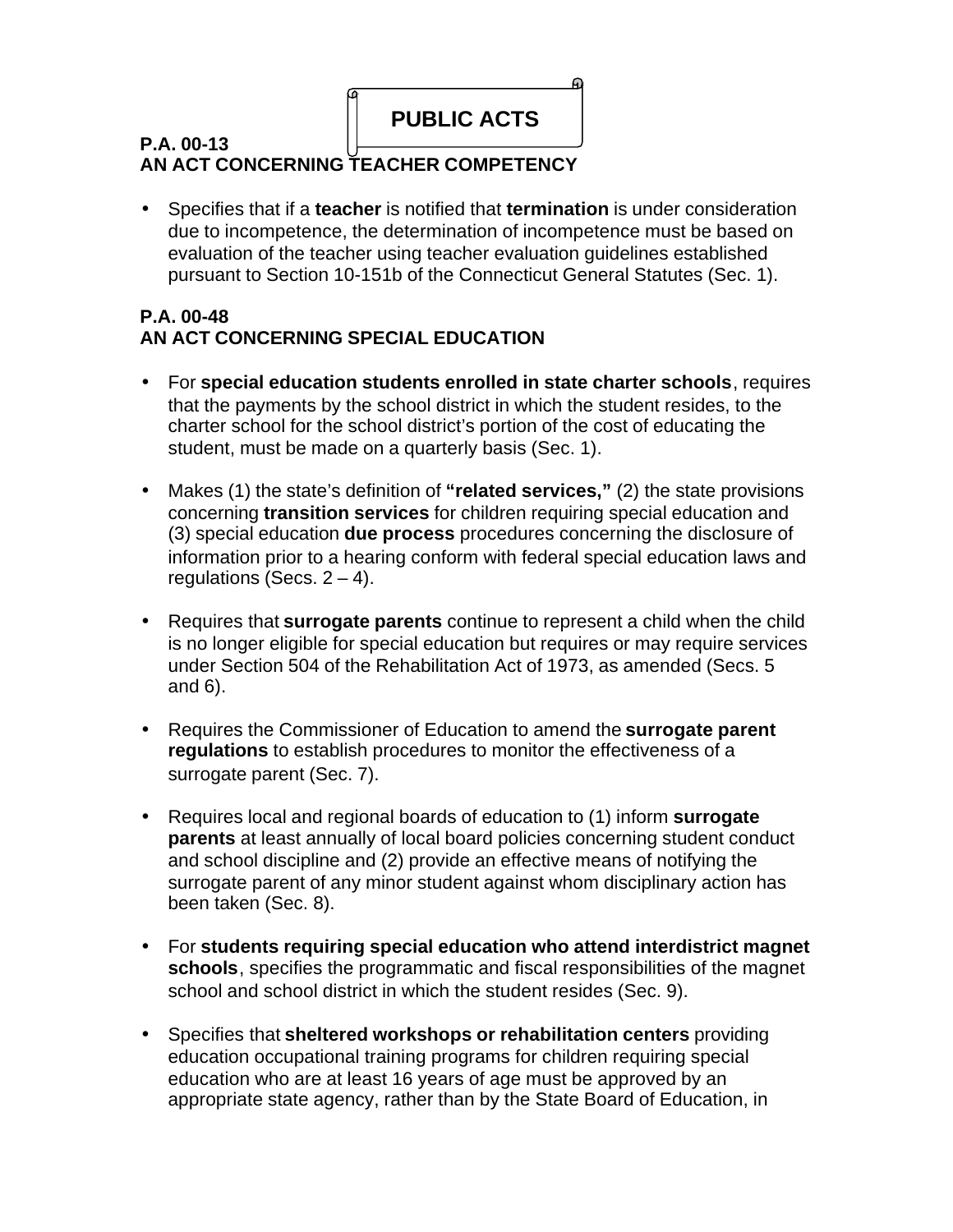order for a local board of education to be allowed to contract with the workshop or center for such a program (Sec. 10).

#### **P.A. 00-49 AN ACT CONCERNING THE UNIFORM CHILD CUSTODY JURISDICTION AND ENFORCEMENT ACT AND THE OFFICE OF THE CHILD ADVOCATE**

• Requires any agency having responsibility for the custody or care of children to provide timely notice to the state's Child Advocate and the chairperson of the child fatality review panel of the **death of a child or a critical incident**  involving a child in its custody or care (Sec. 5).

#### **P.A. 00-59 AN ACT CONCERNING CERTIFIED NURSE ASSISTANT TRAINING LEVELS, STANDARDS OF CARE AND CAREER ADVANCEMENT**

• Requires the Commissioner of Public Health to revise the **nurse's aides**  regulations to require (1) a training program for nurse's aides of not less than 100 hours and (2) that not less than 25 of those hours must include, but not be limited to, specialized training in understanding and responding to challenging behaviors related to physical, psychiatric, psychological, and cognitive disorders (Effective October 1, 2000).

*(For further information about this public act, please contact Kay Zarrella, Director of the Department of Public Health's Division of Health Systems Regulation, at (860) 509-7507.)* 

#### **P.A. 00-65 AN ACT CONCERNING WAGE PAYMENTS TO CERTIFIED EMPLOYEES OF LOCAL AND REGIONAL BOARDS OF EDUCATION**

• Allows a local or regional board of education and a recognized or certified exclusive bargaining representative of its certified employees to include in their collective bargaining agreement a **wage payment schedule** that differs from the wage payment schedules required for other employees generally (Effective May 16, 2000).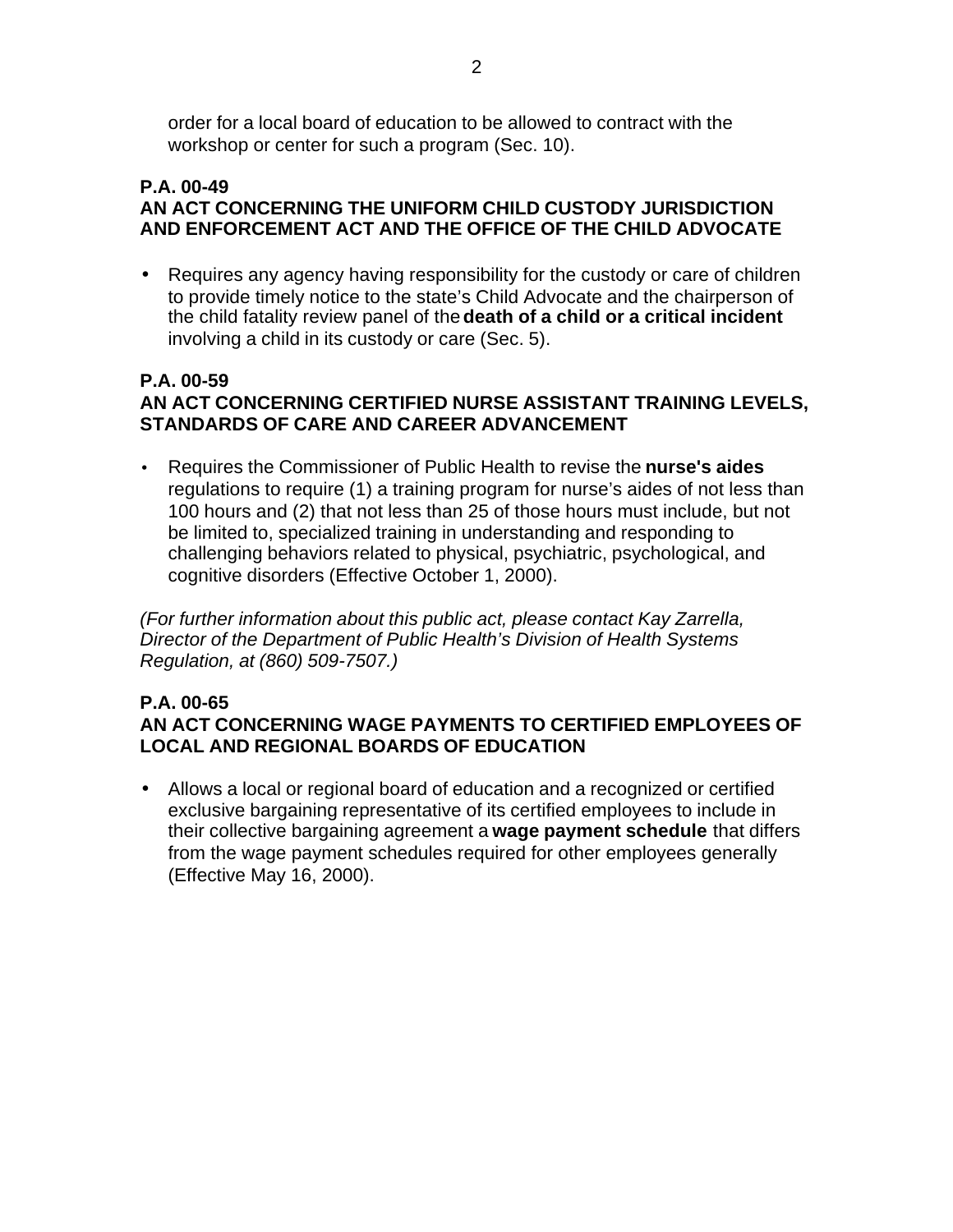#### **P.A. 00-69 AN ACT CONCERNING FREEDOM OF INFORMATION AND SECURITY IN STATE FACILITIES**

• Adds to the **Freedom of Information Act** new provisions concerning **records**  the disclosure of which may result in a **safety risk**, including the risk of harm to any person or any state-owned or leased institution or facility (Sec. 3, effective May 16, 2000).

*(For further information about this public act, please contact Eric Turner, Director of Public Education for the Freedom of Information Commission, at (860) 566- 5682.)* 

## **P.A. 00-92 AN ACT CONCERNING THE DUTIES OF TOWN CLERKS AND THE ESTABLISHMENT OF ETHICS AGENCIES BY SPECIAL DISTRICTS**

• Allows any municipality, by vote of its legislative body and subject to the approval of its municipal attorney, to authorize the preparation and printing of materials concerning a **referendum proposal or question** in addition to the explanatory text if the materials do not advocate the approval or disapproval of the proposal or question (Sec. 15, effective October 1, 2000). (See P.A. 00-1, June Special Session, Sec. 44, below, which changes the effective date to May 26, 2000.)

## **P.A. 00-97**

#### **AN ACT CONCERNING THE CONFIDENTIALITY OF INFORMATION REPORTED TO OR OBTAINED BY THE OFFICE OF PROTECTION AND ADVOCACY FOR PERSONS WITH DISABILITIES**

• Exempts from disclosure under the **Freedom of Information Act** certain **information concerning (1) persons whose death or serious injury is the result of physical restraint or seclusion** in certain institutions or facilities and is reported to the Office of Protection and Advocacy for Persons with Disabilities and (2) that office's investigation of such death or injury (Effective October 1, 2000).

*(For further information about this public act, please contact Eric Turner, Director of Public Education for the Freedom of Information Commission, at (860) 566- 5682.)* 

## **P.A. 00-98 AN ACT CONCERNING OBSERVANCE OF MARTIN LUTHER KING DAY**

• Requires each town to include in each collective bargaining agreement that is executed on or after April 26, 2000, a provision stating that the town's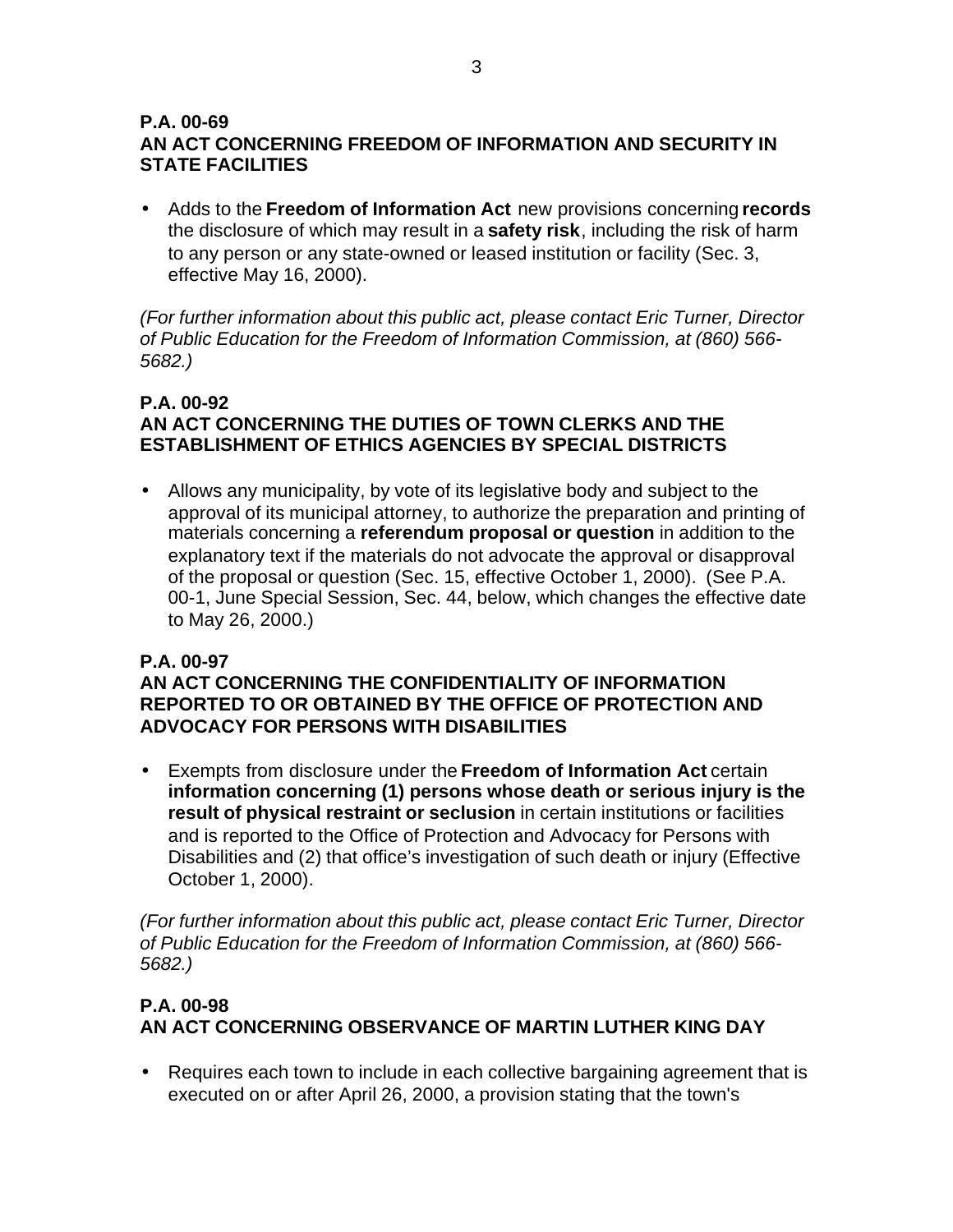nonessential town offices will be closed on **Martin Luther King Day**, requires towns that did not close all nonessential offices in observance of Martin Luther King Day on January 17, 2000, to close them on the holiday in the future, and establishes related collective bargaining requirements (Effective April 26, 2000).

#### **P.A. 00-124 AN ACT CONCERNING HIGH SCHOOL DIPLOMAS AND VETERANS OF WORLD WAR II**

• Allows a local or regional board of education to award a **high school diploma to a veteran of World War II** who (1) left high school prior to graduation in order to serve in the armed forces of the United States, (2) did not receive a diploma as the result of such service and (3) was honorably discharged from, or released under honorable conditions in active service in, the armed forces (Effective May 29, 2000).

#### **P.A. 00-127 AN ACT IMPLEMENTING THE RECOMMENDATIONS OF THE BRAILLE LITERACY TASK FORCE**

- Establishes a **Braille Literacy Advisory Council** to assess, and report to the General Assembly annually on, the education of visually impaired children including, but not limited to, (1) a review of Braille literacy and the availability of services for such children, (2) an evaluation of learning media assessments, (3) attracting teachers for such children and (4) coordination between the Board of Education and Services for the Blind (BESB) and school districts (Sec. 1, effective May 26, 2000).
- Requires BESB and the Department of Education to report to the General Assembly not later than January 1, 2002, on their efforts concerning the **certification of teachers of the visually impaired** (Sec. 3, effective May 26, 2000).
- Requires BESB to report to the General Assembly and the Braille Literacy Advisory Council not later than January 1, 2002, on (1) **reimbursements**  requested by school districts for certain visually impaired children requiring special education and (2) certain **support services** (Sec. 3, effective May 26, 2000).

#### **P.A. 00-133 AN ACT CONCERNING THE PROTECTION OF CHILDREN BEING TRANSPORTED TO SCHOOL**

• Amends the statute concerning **lawsuits for personal injuries** received by individuals **while being transported to or from school** in vehicles owned,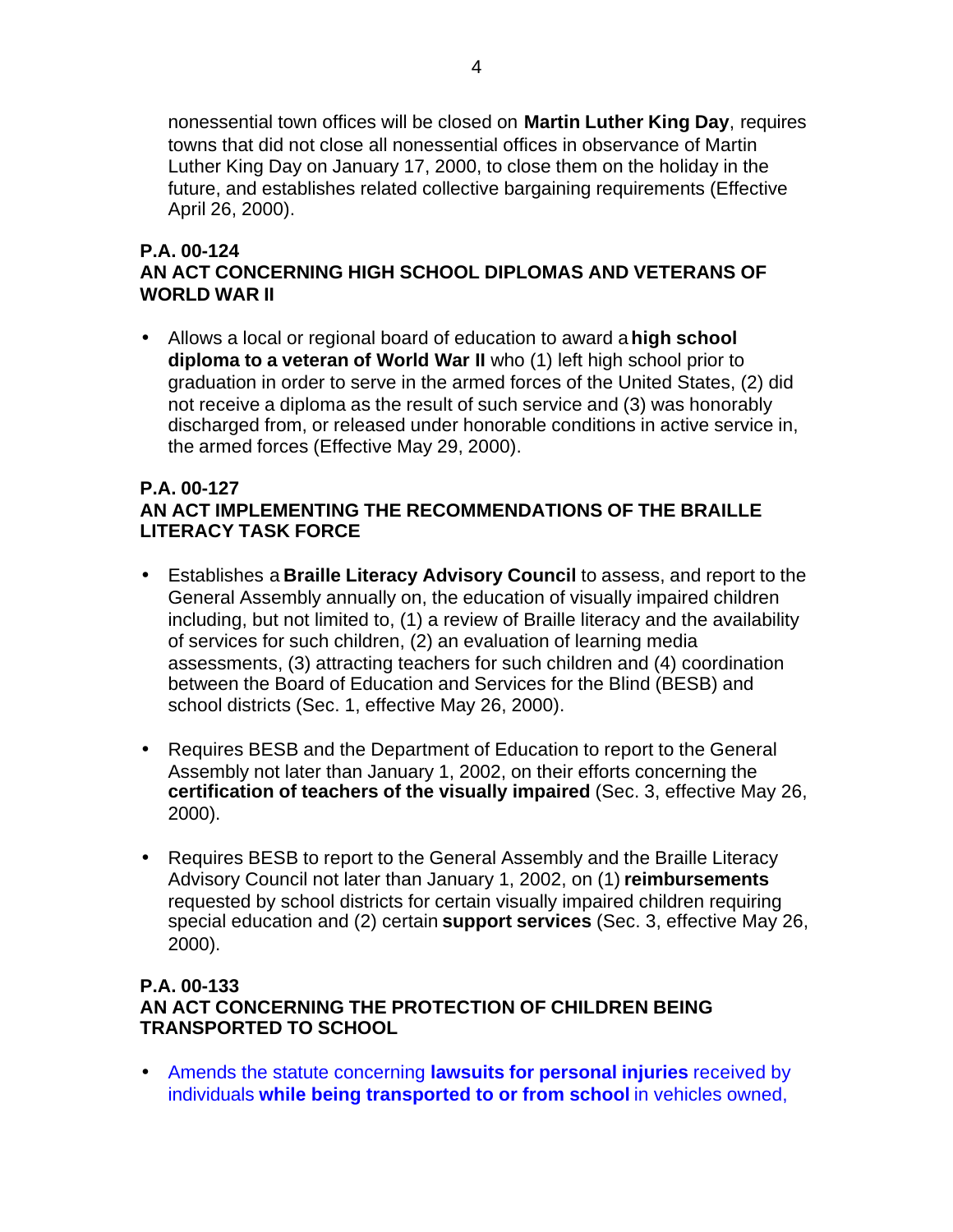leased, hired or operated by a town, school district or municipality. The amendment eliminates the defenses of sovereign immunity and that such transportation is state mandated (Effective October 1, 2000).

#### **P.A. 00-134 AN ACT AMENDING STATUTES RELATED TO THE DEPARTMENT OF INFORMATION TECHNOLOGY**

• Provides that nothing in the **Freedom of Information Act** shall be construed to require disclosure of **records** of standards, procedures, processes, software and codes, not otherwise available to the public, the disclosure of which would compromise the **security or integrity of an information technology system** (Sec. 1, effective October 1, 2000).

*(For further information about this public act, please contact Eric Turner, Director of Public Education for the Freedom of Information Commission, at (860) 566- 5682.)* 

#### **P.A. 00-135 AN ACT MAKING TECHNICAL AND OTHER CHANGES TO CERTAIN PUBLIC HEALTH STATUTES**

• Exempts from the Department of Public Health's registration and licensing requirements **child day care services** administered by a municipal agency or department and located in a public school building for students enrolled in that school (Sec. 2, effective May 26, 2000).

*(For further information about this section, please contact Dick Edmonds, Director of the Department of Public Health's Division of Community Based Regulation, at (860) 509-8022.)* 

• Establishes an **Advisory Commission on Services and Supports for Persons with Developmental Disabilities** which includes the Commissioner of Education, or a designee, and is to advise the Commissioner of Mental Retardation (Sec. 19, effective October 1, 2000).

## **P.A. 00-136 AN ACT CONCERNING THE FREEDOM OF INFORMATION ACT**

• Allows the **Freedom of Information Commission to dismiss an appeal** of a denial by a public agency, without a hearing, if it finds that the public agency has committed a technical violation of the Freedom of Information Act that constitutes a harmless error that does not infringe the appellant's rights under the act (Sec. 6, effective October 1, 2000).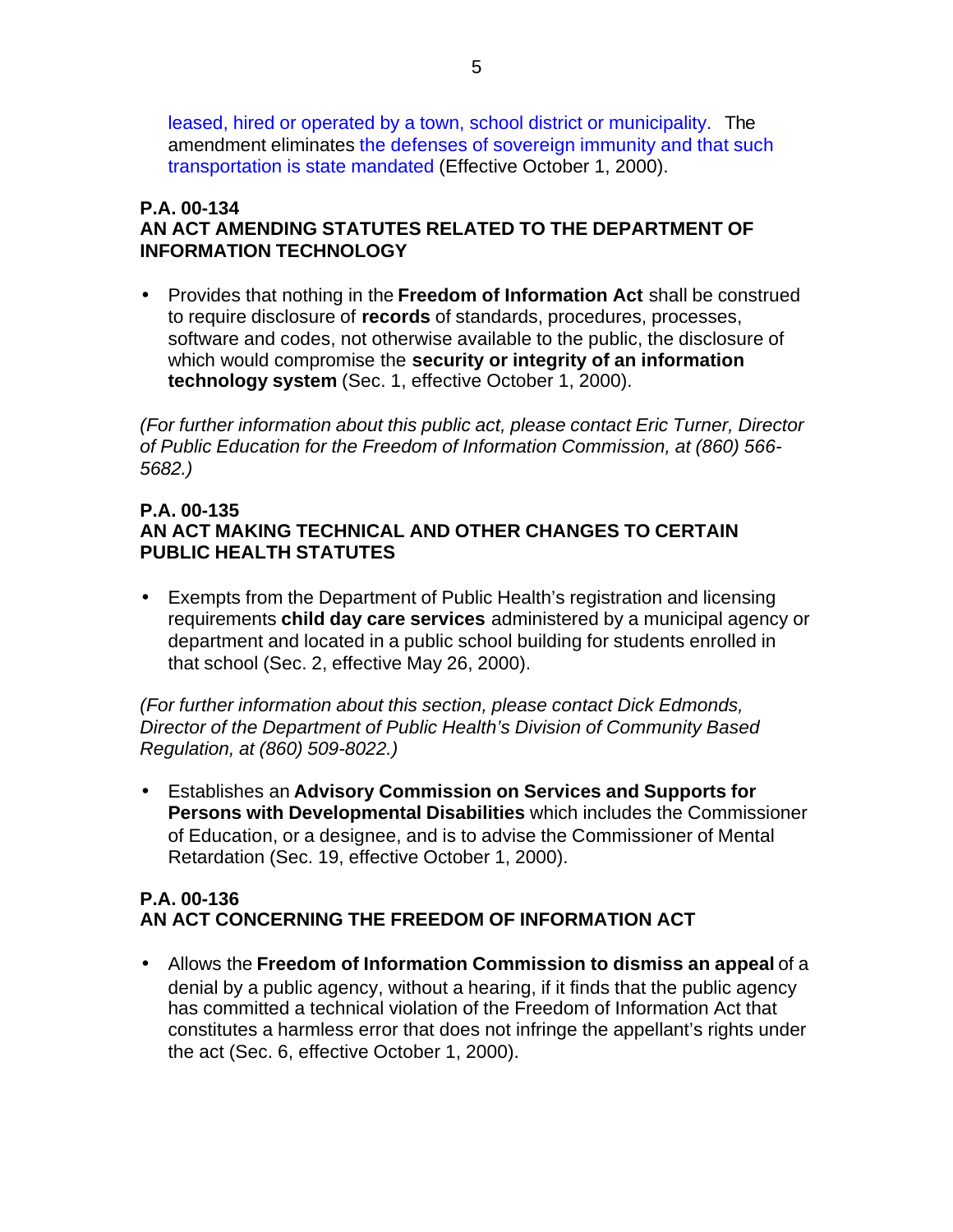*(For further information about this public act, please contact Eric Turner, Director of Public Education for the Freedom of Information Commission, at (860) 566- 5682.)* 

## **P.A. 00-144 AN ACT INCREASING THE MINIMUM WAGE**

• Allows **minors** who have reached the age of 15 to be **employed in retail food stores** on any Saturday during the year. Formerly they could not do this unless school was not in session for at least five consecutive days (Sec. 3, effective October 1, 2000).

#### . **P.A. 00-156 AN ACT REQUIRING A CIVICS COURSE FOR HIGH SCHOOL GRADUATION**

• Provides that beginning with high school classes graduating in 2004, students must have at least a one-half credit **course on civics and American government** in order to receive a high school diploma. This course is to be part of the credits required in social studies. The total minimum number of credits to graduate has not been increased (Effective October 1, 2000). (See also P.A. 00-187, Sec. 69, below.)

# **P.A. 00-157 AN ACT CONCERNING THE MANDATORY SCHOOL ATTENDANCE AGE**

- Provides that effective July 1, 2001, **students must stay in school until age 18**, rather than 16, unless they graduate from high school or their parent or person having control over them personally appears at the school and signs a withdrawal form consenting to their leaving school at age 16 or 17. At the time that the withdrawal form is signed, the school district must provide the parent or other person with information on the educational options available in the school system and in the community (Sec. 1, effective July 1, 2001).
- Amends statutory provisions concerning the following issues, to reflect the change in the **mandatory school attendance age**: state high school diplomas, the obligation of local and regional boards of education to cause each child to attend school, and truants and habitual truants (Secs. 2, 3, 5 and 6, effective July 1, 2001).
- Specifies that the changes in the mandatory school attendance age do not change the requirements for local and regional boards to offer alternative educational opportunities to **expelled students** (Sec. 4, effective July 1, 2001).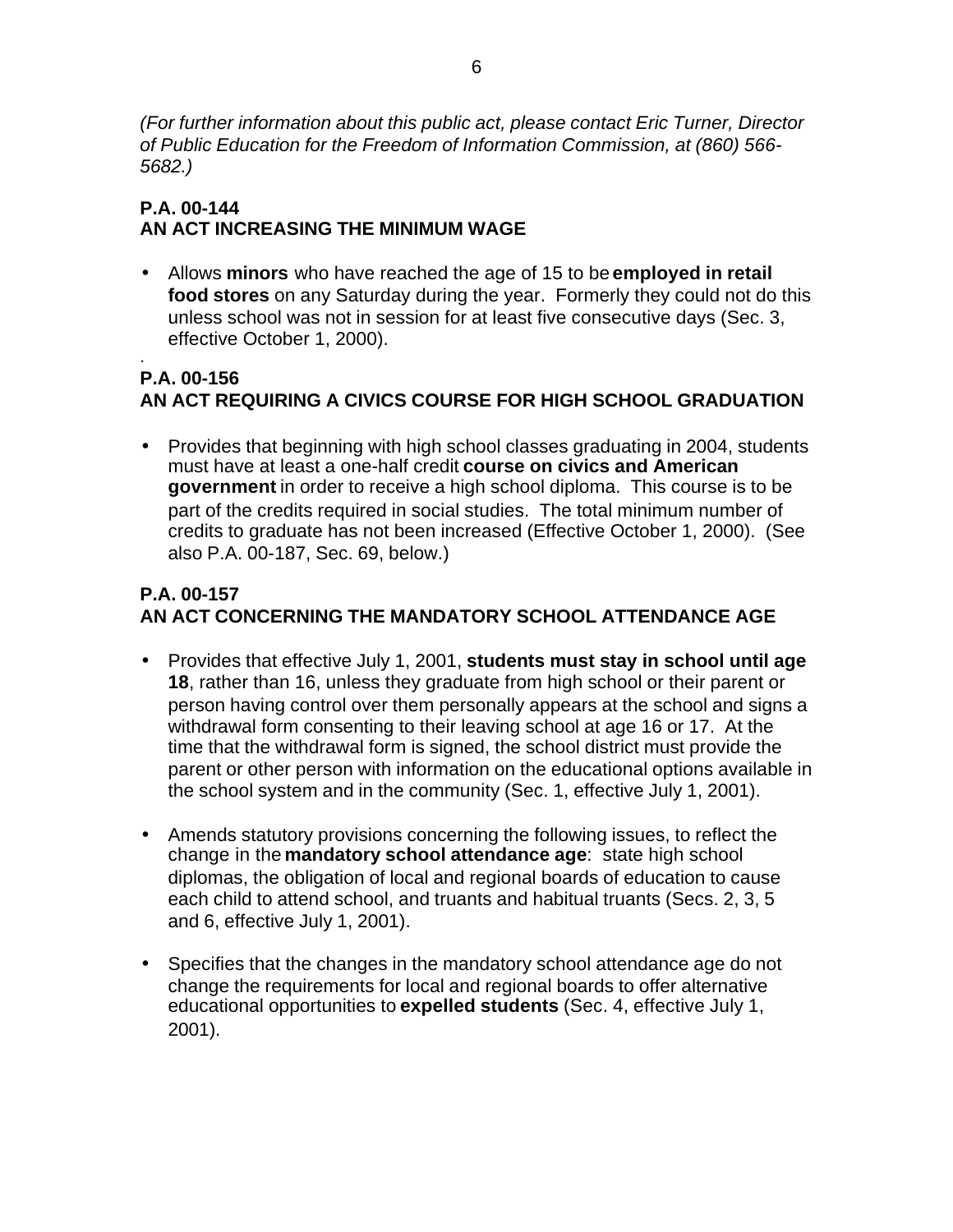• Gives a **legal guardian** authority to make major **decisions concerning a minor's education** in addition to such decisions concerning the minor's welfare (Sec. 7, effective July 1, 2001).

#### **P.A. 00-167 AN ACT CONCERNING THE AUTHORIZATION OF BONDS OF THE STATE FOR CAPITAL IMPROVEMENTS AND OTHER PURPOSES**

- Increases the amount of the bond funds authorized to **finance school construction projects** by \$54 M for 2000-01 (Sec. 60).
- Decreases the amount of the bond funds authorized for **interest subsidy grants** by \$44 M for 2000-01 (Sec. 61). (See also S.A. 00-13, Sec. 69, below, which provides that unexpended funds appropriated for interest payments for 1999-2000 not lapse but continue to be available for such purpose in 2000-01.)

Note: S.A. 00-13 appropriates **additional funds for the school construction**  grant program. (See S.A. 00-13, Secs. 35 and 72, below.)

#### **P.A. 00-169 AN ACT REVISING CERTAIN MOTOR VEHICLE LAWS**

- Amends the **uniform bus color** standard to conform to the federal standard (Sec. 9, effective October 1, 2000).
- Eliminates the provision that prohibits the Commissioner of Motor Vehicles from establishing and enforcing bus seating requirements based on a **minimum seating width** for each child (Sec. 9, effective October 1, 2000).
- Requires public and private owners of school buses to **retain school bus maintenance records** for two years (Sec. 9, effective October 1, 2000).
- Establishes **penalties for violating Department of Motor Vehicle regulations** governing (1) the inspection, registration, operation and maintenance of school buses and motor vehicles used to transport children requiring special education and (2) the licensing of operators of school buses and such other motor vehicles (Sec. 10, effective October 1, 2000).

*(For further information about this public act, please contact Lt. Delbert N. Cornell of the Commercial Vehicle Safety Division of the Department of Motor Vehicles at (860) 528-6565.)*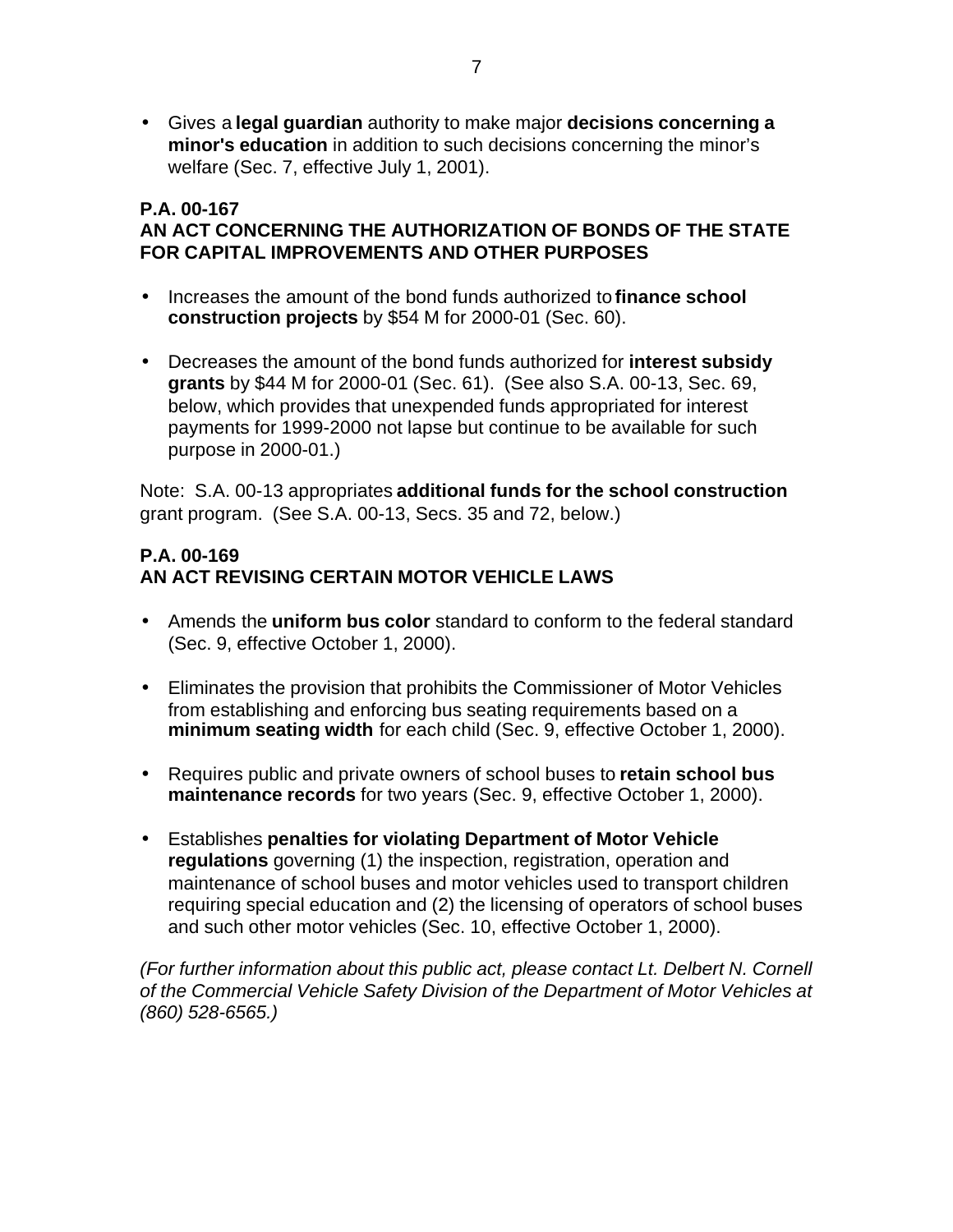#### **P.A. 00-170 AN ACT CONCERNING REDUCTION OF VARIOUS TAXES AND FEES, SUNSET OF CERTAIN INSURANCE REINVESTMENT FUNDS . . .**

• Provides business firms with **a tax credit for the donation of new, or used computers** not more than two years old, **to a local or regional board of education or a public school**. The application for such a tax credit is to include, but not be limited to, a written agreement between the business firm and the board of education or school and the agreement is to provide for (1) the acceptance of the computers, (2) an acknowledgement that the computers are in good working condition and (3) a requirement for the business firm to install, set up and provide training to school staff on such computers (Sec. 20, applicable to income years commencing on and after January 1, 2000).

*(For further information about this public act, please contact Susan Sherman of the Department of Revenue Services at (860) 297-5693.)* 

#### **P.A. 00-172 AN ACT REQUIRING THE EVALUATION OF THE COSTS AND BENEFITS OF PROGRAMS SERVING JUVENILE OFFENDERS**

• Requires the Chief Court Administrator to enter into an agreement with the Connecticut Policy and Economic Council to (1) evaluate the costs and benefits of programs serving **juvenile offenders** to determine the costeffectiveness of such programs in reducing recidivism and (2) report to the General Assembly (Effective October 1, 2000).

## **P.A. 00-174**

**AN ACT MAKING ADMINISTRATIVE CHANGES AND CLARIFICATIONS TO VARIOUS TAX STATUTES . . .**

• Exempts from the sales tax the **sales of (1) candy, confectionery and nonalcoholic beverages in a student cafeteria or dining hall** maintained in a public or private school, to members of such school and (2) food products, meals, candy, confectionery and non-alcoholic beverages in such cafeterias or dining halls to such members using **prepaid meal plan** arrangements (Sec. 9, effective October 1, 2000, for sales made on or after that date).

*(For further information about this public act, please contact Taxpayer Services at the Department of Revenue Services at (860) 297-5692 or 1-800-382-9463.)*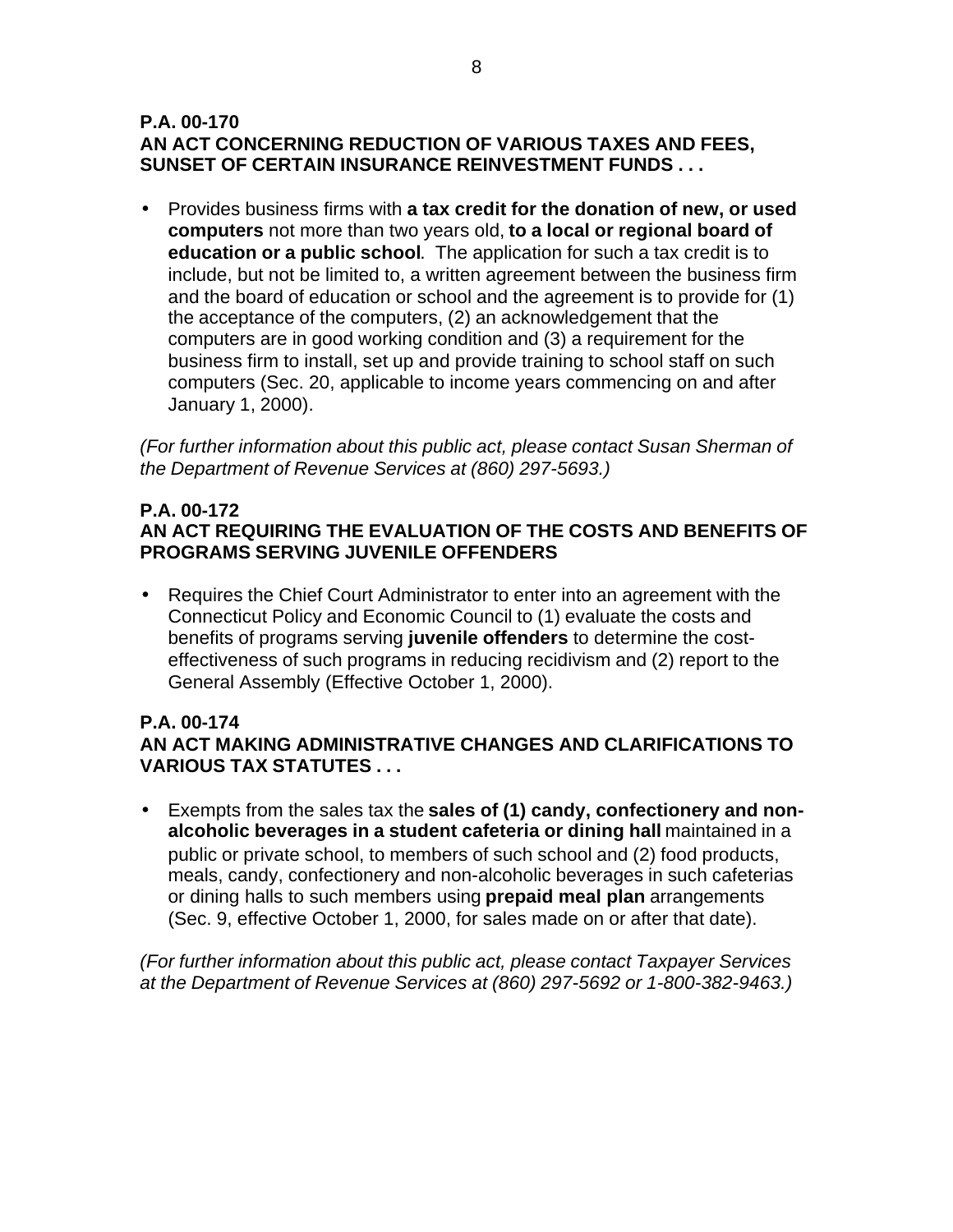## **P.A. 00-177 AN ACT CONCERNING YOUTH IN CRISIS**

• Allows (1) the Juvenile Court to assume jurisdiction over a **"youth in crisis"**  which is any person 16 to 17 years of age who is beyond parental control, has run away from home, or has four unexcused absences from school in any one month or ten unexcused absences in any school year, (2) superintendents and youth service bureaus, among others, to refer such youths to court and (3) the court's orders to include, but not be limited to, mandating that the youth attend an educational program in the local community (Effective July 1, 2001).

## **P.A. 00-187 AN ACT CONCERNING EDUCATION AID**

## **New Initiatives, Excluding Technology**

- Establishes a **\$4 M program to provide grants** to local and regional boards of education, except for Hartford, that have one or more **schools in need of improvement** on the most recent list prepared in accordance with P.A. 99- 288. The funds are to be used for costs related to (1) the implementation of improvement plans for the schools, (2) partnership programs between the schools and public libraries and (3) actions necessary for the schools to become accredited by the New England Association of Schools and Colleges (Sec. 1, amended by P.A. 00-193, S. 2, below). (See S.A. 00-13, Sec. 35, below, for funding.)
- Specifies that **Hartford** is to use a portion of its ECS supplemental school aid (See S.A. 00-13, Sec. 35, below) to implement improvement plans and partnership programs in its **schools** that have been identified as **in need of improvement** (Sec. 1).
- Requires the Department of Education to identify and make available, to local and regional boards of education with schools in need of improvement, **methods and programs that have a demonstrated record of success in improving student performance** in such areas as mathematics, reading and writing (Sec. 2).
- Requires the Department of Education to develop and implement a **statewide public school information system** to establish a standardized electronic data collection and reporting protocol. The initial design will focus on student information. A pilot system project is to be initiated by the 2002-03 school year. The system database of student information is not a public record under the Freedom of Information Act (Sec. 8).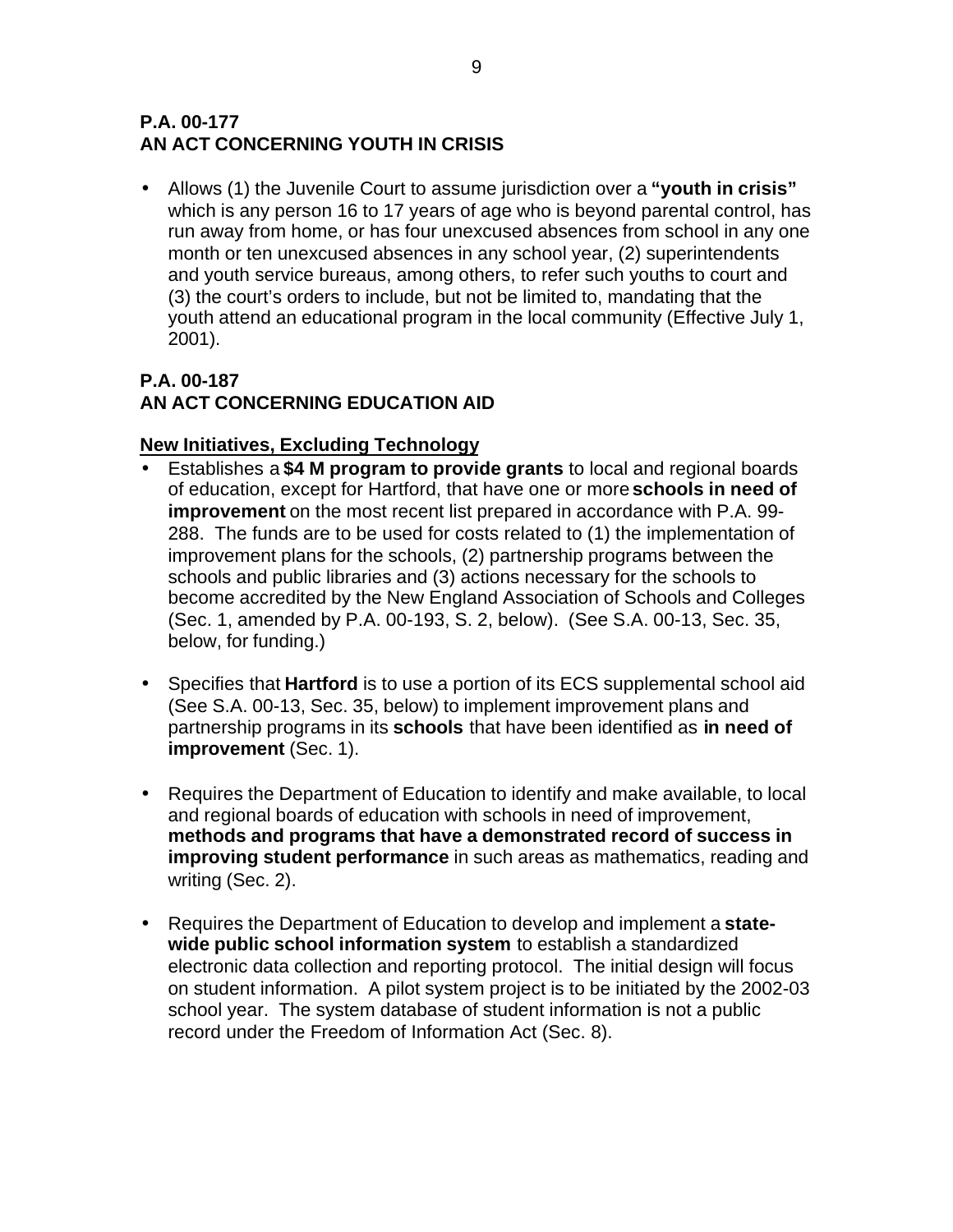• Requires the Commissioner of Education to (1) annually determine subject and geographic areas in which a teacher shortage exists and (2) certify such shortages to the Connecticut Housing Finance Authority (CHFA) which shall develop and administer a program of **mortgage assistance to certified teachers** who are employed by priority or transitional school districts or who teach in subject matter shortage areas (Secs. 25 and 26).

*(For further information about the mortgage assistance program, please contact Lou Bolella, Manager of Residential Mortgage Underwriting at the Connecticut Housing Finance Authority, at (860) 571-4226.)* 

• Establishes a **Commission on Teacher and School Administrator Shortage and Minority Recruitment** which is to submit a report of its findings and recommendations to the General Assembly not later than January 1, 2001 (Sec. 27).

#### **Technology Initiatives**

- Establishes a **comprehensive, multi-agency initiative** concerning educational technology. This legislation includes, but is not limited to (1) the creation of a **Commission for Educational Technology** (Sec. 33), (2) the elimination of the Joint Committee on Educational Technology (Sec. 74) and (3) requirements that the Department of Education:
	- 1. Administer a **\$10 M grant program** to assist local and regional boards of education in **improving the use of information technology** in their schools. The grants may be used for **wiring and connectivity**, the purchase or lease of **computers**, and interactive **software** and the purchase and installation of **software filters** (Sec. 41, amended by P.A. 00-1, June Special Session, Sec. 18, below). (See P.A. 00-187, Sec. 54, effective June 1, 2000, for funding. There may also be additional funds available from the state surplus.);
	- 2. Establish a competitive grant program to fund **innovative teacher training** on the integration of technology into the public school curriculum in order to improve student learning (Sec. 43). (\$2.5 M has been transferred to the Department of Education for this program.);
	- 3. Develop kindergarten to grade 12, inclusive, **computer technology competency standards for students** by July 1, 2001 (Sec. 44);
	- 4. Report on or before July 1, 2001, and biennially thereafter, to the General Assembly on the **status of educational technology** in public schools (Sec. 44);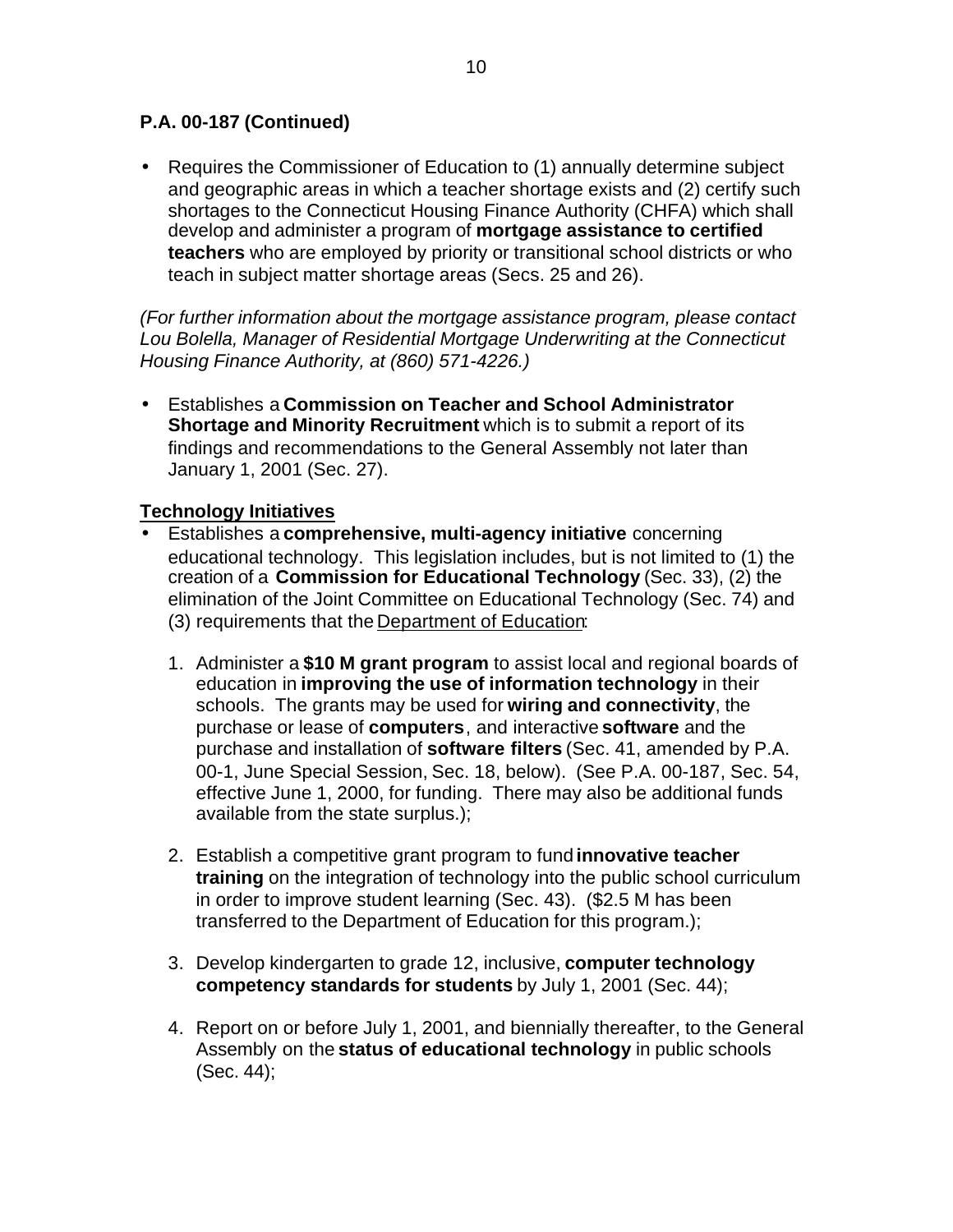- 5. Develop and maintain a **centralized website** for educators to share lesson plans, curriculum resources and technology resource opportunities (Sec. 46); and
- 6. Adopt regulations to provide standards for the certification of **computer science teachers** (Sec. 39).
- Provides that the new commission and a number of state agencies, in various collaborative efforts:
	- 1. Develop a five-year plan for the implementation of the **Connecticut Education Network** to provide state-of-the-art, high-speed, reliable Internet access and video, voice, and data transmissions that electronically link all educational institutions in the state. The plan is to include the establishment of a **Connecticut Digital Library** and a statewide application for the federal **Universal Service Fund** (Sec. 35);
	- 2. Provide **technical assistance** to local and regional boards of education and regional vocational-technical schools to expand their educational technology capabilities (Sec. 36);
	- 3. Provide opportunities for boards of education to make educational technology **purchases under state-wide contracts** (Secs. 36 and 41);
	- 4. Develop minimum and model **technology standards for school construction** projects (Sec. 38);
	- 5. Develop, and update biennially, (a) a state-wide standard for **teacher and administrator competency** in the use of technology for instructional purposes and (b) a state-wide plan to assist teachers and administrators to achieve the standard (Sec. 42); and
	- 6. Contract for the development of a **Connecticut Parent Technology Academy** (Sec. 45).
- Requires the Board for State Academic Awards to establish innovative **online teacher and higher education faculty training programs** on the integration of technology in the public school curriculum and courses at public institutions of higher education in order to improve student learning (Sec. 40).

## **School Readiness Programs**

• Expands the number of districts eligible for **school readiness program grants** to (1) districts that were priority school districts in the initial year of application for a school readiness grant, but are not priority school districts at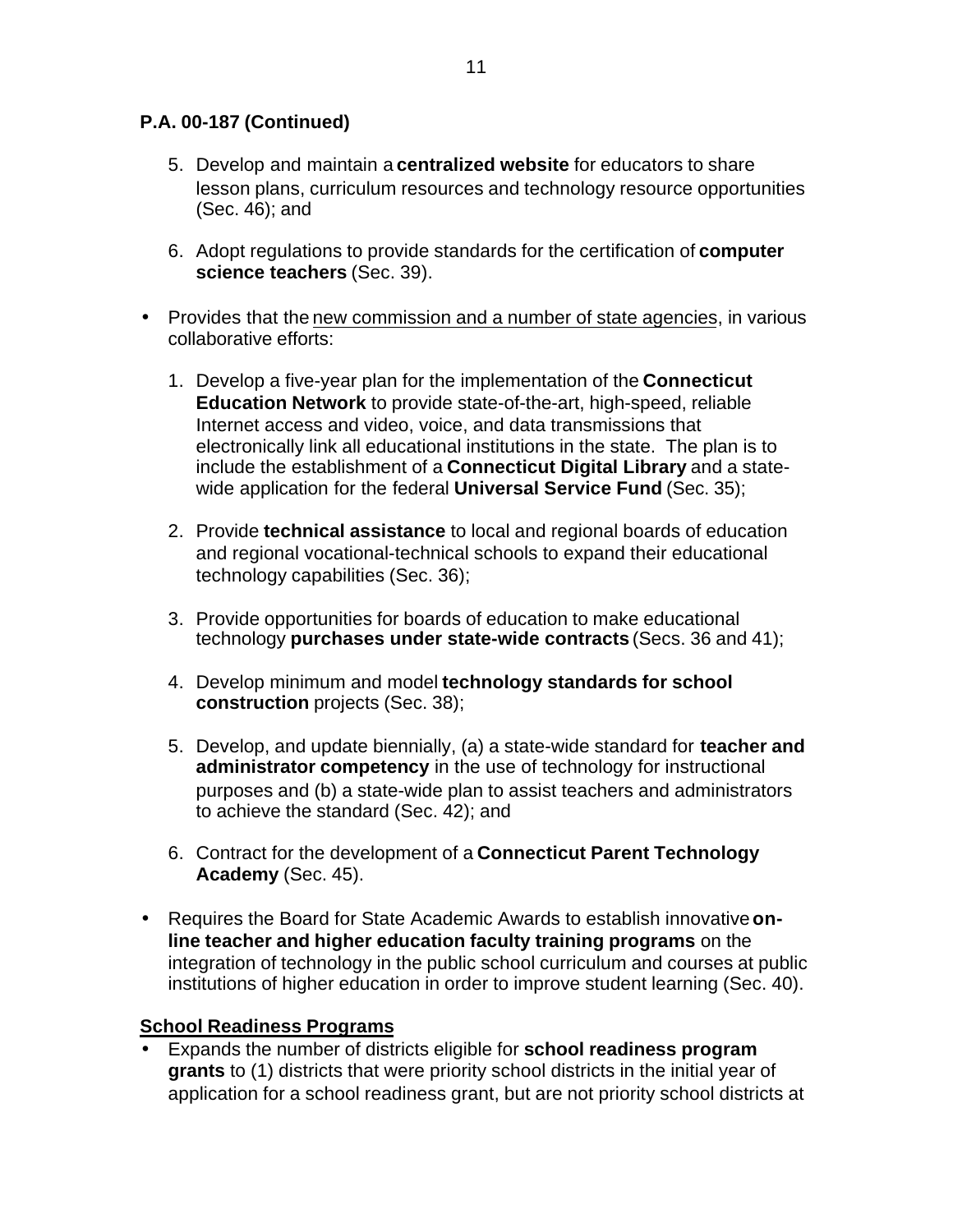the end of the five years during which they were eligible for the grant and (2) beginning in 2001-02, transitional school districts (Secs. 4 and 9 – 12, inclusive).

- Defines **"staff qualifications"** for the school readiness program that are effective on and after July 1, 2003 (Sec. 4).
- For the **competitive school readiness grant** program, allows grants to towns with two or more priority schools to exceed \$100,000 (Sec. 4).
- Bases the **school readiness entitlement grants** on the average number of enrolled kindergarten students in the district for the three years prior to the year the grant is to be paid, rather than on the number of enrolled kindergarten students in the year prior to the year the grant is to be paid, and adds a provision that no district shall receive a grant that is less than it received for the prior fiscal year (Sec. 4).
- For one additional year (until June 30, 2001) allows, subject to the Commissioner of Education's approval, the use of **school readiness program grants** to prepare a facility or staff for operating a school readiness program (Sec. 4).
- Requires (1) school readiness councils in priority school districts and school districts with a severe need school to submit operating and capital **school readiness needs assessments** to the Commissioner of Education and (2) the Commissioner to report to the General Assembly on the assessments and recommend actions to address unmet needs (Sec. 7).

## **Education Cost Sharing (ECS)**

- Increases the **regional bonus** under the ECS formula from \$25 to \$100 per student. However, most of the impact from this change will be limited until the phase-out of the grant cap occurs in 2003-04 (Sec. 13).
- Eliminates a \$6 M increase in **Hartford's ECS grant** for 2000-01 (Sec. 19). (However, Hartford receives \$5.7 M in ECS supplemental school aid in S.A. 00-13, Sec. 35, below. Hartford must use a portion of this \$5.7 M for its schools needing improvement pursuant to P.A. 00-187, Sec. 1, above.)
- Amends the **minimum expenditure requirement (MER)** to remove the provision for increases tied to enrollment growth. The MER still goes down if enrollment declines (Sec. 21).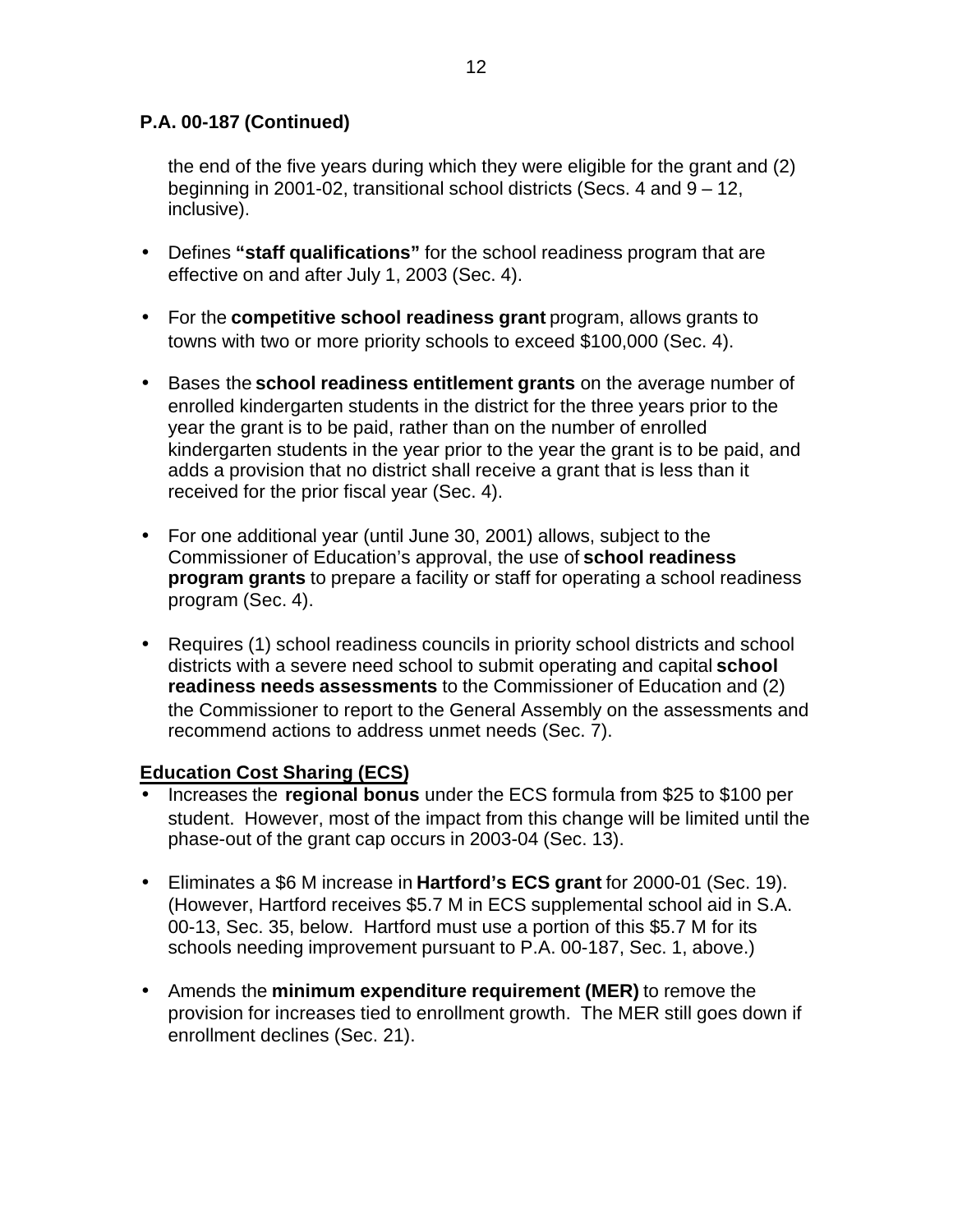Note: The Department of Education website has **revised estimates for ECS** (by town and per pupil) and each town's **MER**.

## **Interdistrict Programs**

- Specifies that the Department of Education may provide for the incremental **expansion of the OPEN Choice program** for the 2000-01 school year for the towns that are required to participate in the program (Sec. 15).
- Increases the amount of the grants for **OPEN Choice program transportation** so that the state-wide average of such grants does not exceed \$2,100 for each student transported, rather than \$2,000 (Sec. 16).
- Specifies that, for purposes of the state-wide **mastery examinations**, students participating in the OPEN Choice program be considered residents of the school district in which they attend school (Sec. 17).
- Increases the amount of the **funding for state charter schools** from approximately \$6,500 to \$7,000 (Sec. 23).
- Provides one-time supplemental grants to **regional educational service centers** operating one or more **interdistrict magnet schools** (Sec. 73, amended by P.A. 00-192, Sec. 52, below). (See S.A. 00-13, Sec. 35, below, for funding.)

## **Miscellaneous Program Changes**

- Specifies that for a priority school district to receive a grant for **summer school and weekend school programs,** it must submit a plan for the expenditure of the grant funds and specifies the content of such a plan (Sec. 3).
- Specifies that grants for **lighthouse schools** (1) be awarded, within available appropriations, in each fiscal year after 2000-01 (2) not exceed \$100,000 for any individual school in any one year and (3) may be renewed for two additional years in such lesser amounts as the Department of Education determines are reasonable for purposes of implementing the lighthouse school program at a school (Sec.18).
- Specifies that \$300,000 distributed to **Hartford** in S.A. 00-13, Sec. 82, for one-time surplus revenue sharing must be used for an **operational audit** of the Hartford school district (Sec. 20, amended by P.A. 00-192, Sec. 47, below).
- Allows new applicants to be eligible for **youth service bureau grants** if they meet certain conditions (Sec. 22, effective June 1, 2000).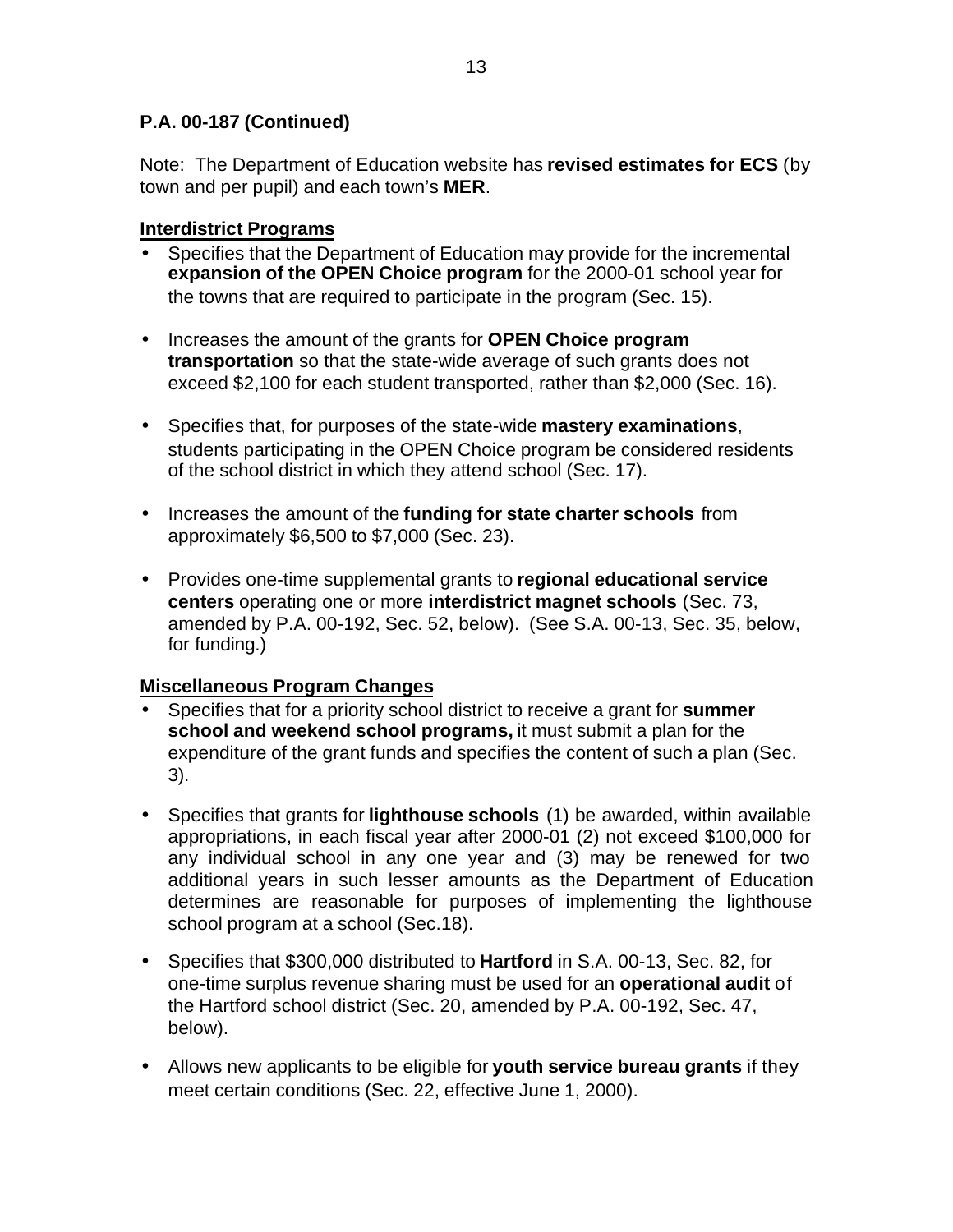- Reconfigures the method of calculating **grants for regional educational service centers** (Sec. 68).
- Provides that beginning with high school classes graduating in 2004, students must have at least a one-half credit **course in civics and American government** in order to receive a high school diploma. This course is to be part of the credits required in social studies. The total minimum number of credits to graduate has not been increased (Sec. 69). (See also P.A. 00-156, above.)

## **P.A. 00-188**

## **AN ACT ESTABLISHING A CHILDREN'S BEHAVIORAL HEALTH ADVISORY COMMITTEE TO THE STATE ADVISORY COUNCIL ON CHILDREN AND FAMILIES AND A CHILDREN'S BEHAVIORAL HEALTH COUNCIL**

• Establishes a **Children's Behavioral Health Advisory Committee** to the State Advisory Council on Children and Families and a **Children's Behavioral Health Council**. The new advisory committee is to promote and enhance the provision of behavioral health services for all children in the state. The Children's Behavioral Health Council is to advise the appropriate state departments and the General Assembly on the delivery of behavioral health services to children in the state. The Commissioner of Education, or a designee, is a member of both new groups (Sec. 2, effective July 1, 2000, and Sec. 4, effective June 1, 2000).

#### **P.A. 00-190 AN ACT CONCERNING PRIVILEGED COMMUNICATIONS BETWEEN A PARENT AND A LICENSED PROFESSIONAL COUNSELOR**

• Prohibits an individual licensed by the Department of Public Health as a **professional counselor** from disclosing certain oral and written communications without the consent of the individual who consults the counselor for diagnosis or treatment (Effective October 1, 2000).

#### **P.A. 00-192 AN ACT CONCERNING INDIVIDUAL DEVELOPMENT ACCOUNTS, CORRECTIONAL FACILITY AND JUVENILE DETENTION CENTER PROJECTS . . .**

• Amends Section 54 of P.A. 00-187, above, concerning the source of the appropriation for the **educational technology** grant program (Sec. 46, effective May 26, 2000).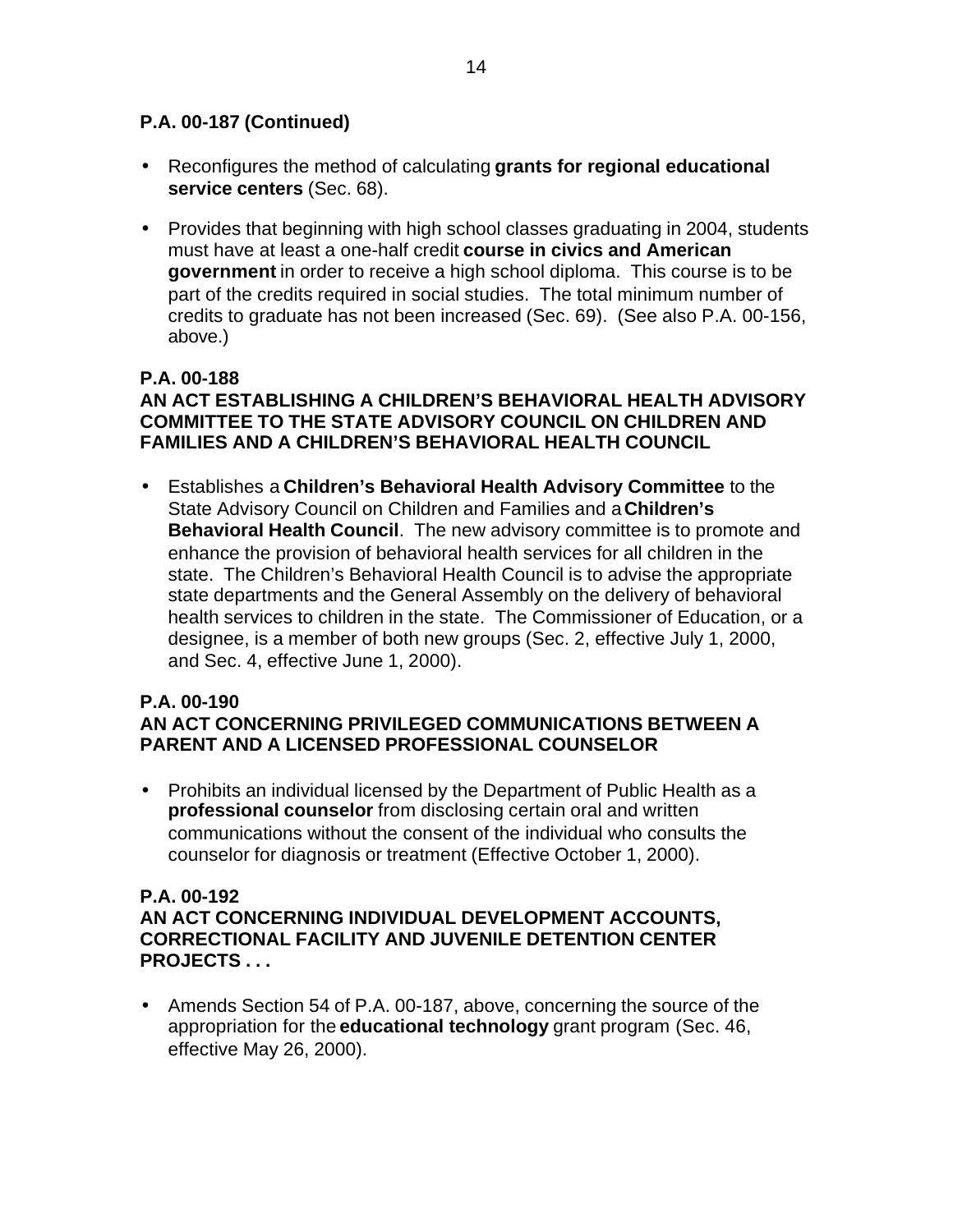- Amends Section 20 of P.A. 00-187, above, concerning how **Hartford** is to use \$300,000 of its one-time revenue sharing funds distributed in S.A. 00-13, Sec. 82 (Sec. 47, effective May 26, 2000).
- Specifies that \$2.2 M (of the \$43,632,000 appropriated to the Department of Education for school construction grants) be transferred and used by the Department for **school accountability** (Sec. 49, effective May 26, 2000). (See S.A. 00-13, below, for further explanation of school accountability funding.)
- Allows any municipality, by vote of its legislative body or board of selectmen, to abate up to 100% of the **property taxes** due, for any assessment year commencing on or after October 1, 2001, with respect to a **new school bus**  (Sec. 50).
- Amends Section 73 of P.A. 00-187, above, to reduce the amount of the onetime supplemental **grants to regional educational service centers** (RESCs) **for support services** provided by RESCs operating one or more **interdistrict magnet schools** (Sec. 52, effective May 26, 2000).
- Increases the amount of the **grants** available to school districts operating **vocational agriculture centers** when the number of out-of-district students attending the center was more than 150 students and falls below that amount in subsequent years (Sec. 82).

#### **P.A. 00-193 AN ACT CONCERNING A COMPETITIVE GRANT PROGRAM FOR CERTAIN HIGH SCHOOL PROJECTS AND QUALITY AFTER SCHOOL PROGRAMS**

- Requires that the Department of Education establish, within available appropriations, a competitive grant program for local and regional boards of education to apply for **grants for high school projects** involving one or more of the following topics: computers, engineering, mathematics, physics, science or technical construction. However, no funds have been appropriated for this purpose (Sec. 1).
- Amends Section 1 of P.A. 00-187, above, to specify that a plan for the expenditure of grant funds for **schools needing improvement** may include a quality after-school program meeting specified criteria (Sec. 2).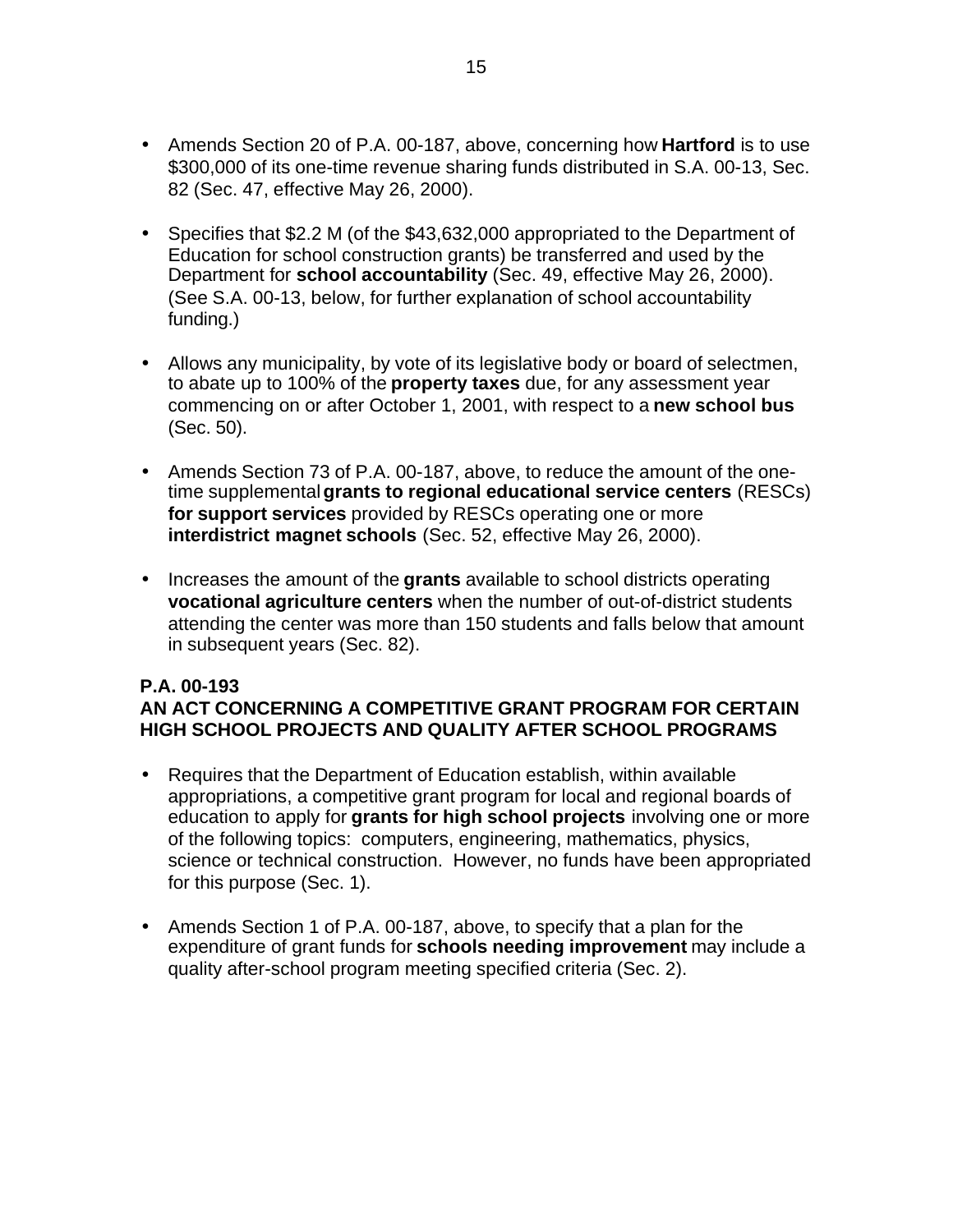#### **P.A. 00-200 AN ACT CONCERNING VICTIM'S RIGHTS**

• Specifies that all state, local and private agencies shall have a duty to cooperate with any investigation conducted by the state's **Office of the Victim Advocate** (Sec. 9, effective October 1, 2000).

#### **P.A. 00-204 AN ACT CONCERNING CHANGES TO MISCELLANEOUS EDUCATION AND HIGHER EDUCATION STATUTES**

- Specifies that the State Board of Education's long-range plan of priorities and goals for the **regional vocational-technical school system** (RVTSS) must include a summary of activities related to capital improvements and equipment (Sec. 1).
- Requires the State Board of Education to (1) maintain a rolling five-year **capital improvement plan** for the RVTSS as part of its rolling five-year capital equipment plan and (2) submit these plans annually to the General Assembly (Sec. 2).
- Requires the Department of Education to provide **in-service training programs** for the teachers, administrators, and pupil personnel employed in the **RVTSS** who hold the initial educator, provisional educator or professional educator certificate (Sec. 3).
- Specifies that the **bond funds authorized for the RVTSS** for 1999-2000 and 2000-01 for alterations and improvements to buildings and grounds may be used for tools and supplies necessary to implement updated curricula (Sec. 4, effective June 1, 2000, and Sec. 5, effective July 1, 2000).
- Permits the Chief Court Administrator to establish a **pilot program for the resolution of special education administrative contested cases** by judge trial referees or senior judges (Sec. 6, effective June 1, 2000).
- For the 2000-01 school year, the **Hartford** school district must implement a pilot **two-way language program** in two schools. The program must provide instruction in each language for 50% of the instructional time during each day of the program. The Department of Education must evaluate the effectiveness of the program and report to the General Assembly on the results of its evaluation (Sec. 8, effective June 1, 2000).
- Provides that included with the lists of names submitted under the **Teacher Negotiation Act** to the Governor for appointment to the Department of Education's **arbitration panel** there is to be a report from the State Board of Education (1) certifying that the process conducted for soliciting applicants to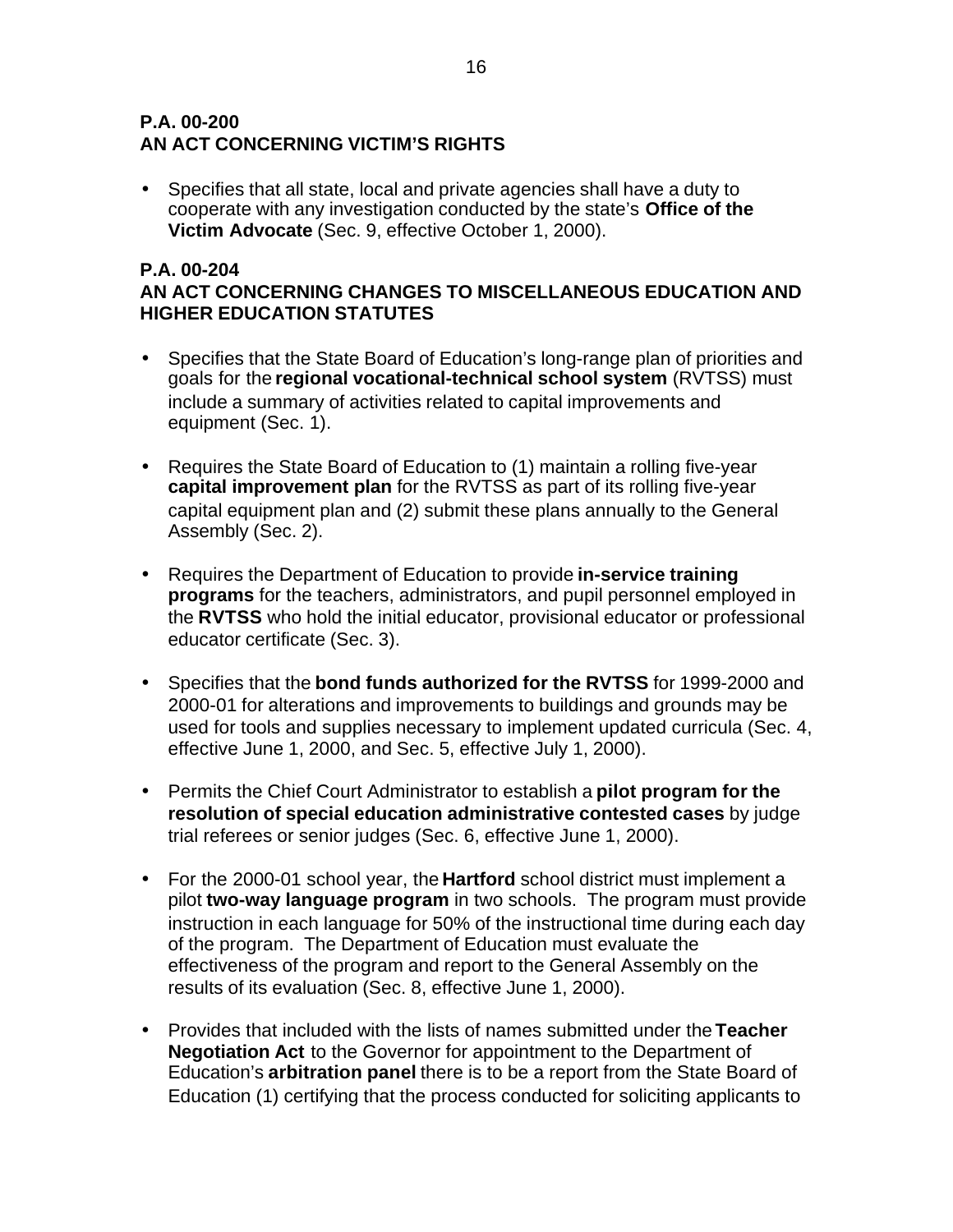the panel made adequate outreach to minority communities and (2) documenting that the number and make-up of minority applicants considered reflect the state's racial and ethnic diversity (Sec. 9, effective June 1, 2000).

#### **P.A. 00-216 AN ACT CONCERNING EXPENDITURES FOR THE PROGRAMS AND SERVICES OF THE DEPARTMENT OF PUBLIC HEALTH**

- Specifies that the purpose of the **Tobacco and Health Trust Fund** is to create a continuing significant source of funds to (1) support and encourage development of programs to reduce tobacco abuse through prevention, education and cessation programs, (2) support and encourage development of programs to reduce substance abuse and (3) develop and implement programs to meet the unmet physical and mental health needs in the state (Sec. 15, effective June 1, 2000).
- Requires the Commissioner of Public Health and the Commissioner of Mental Health and Addiction Services to develop, and submit to the General Assembly, a **tobacco abuse reduction and health plan** (Sec. 16, effective June 1, 2000).

## **P.A. 00-220 AN ACT CONCERNING REVISIONS TO THE EDUCATION STATUTES**

## **Boards of Education**

- Specifies procedures and a timetable for the **transfer of student records**  when a student enrolls in a new school district (Secs. 1 and 19).
- Makes the deadline for local and regional boards of education to **report** to regional educational service centers (RESCs) on their **efforts to reduce racial, ethnic, and economic isolation** earlier by changing it from October 1 to July 1 and moves the reporting deadline for RESCs to report to the Commissioner of Education from December 1 to October 1 (Sec. 11).
- Allows **crisis response drills** to be substituted for fire drills once every three months (Sec. 12).

#### **Interdistrict Programs**

- Specifies that the grants for **transportation** costs for students participating in the **OPEN Choice** program be based on the number of students transported on September 1 of each year (Sec. 19).
- Requires the Department of Education to ensure that all **interdistrict educational programs and activities** receiving state funding are conducted in a manner that promotes a diverse learning environment and allows the Department to establish reasonable enrollment priorities to encourage such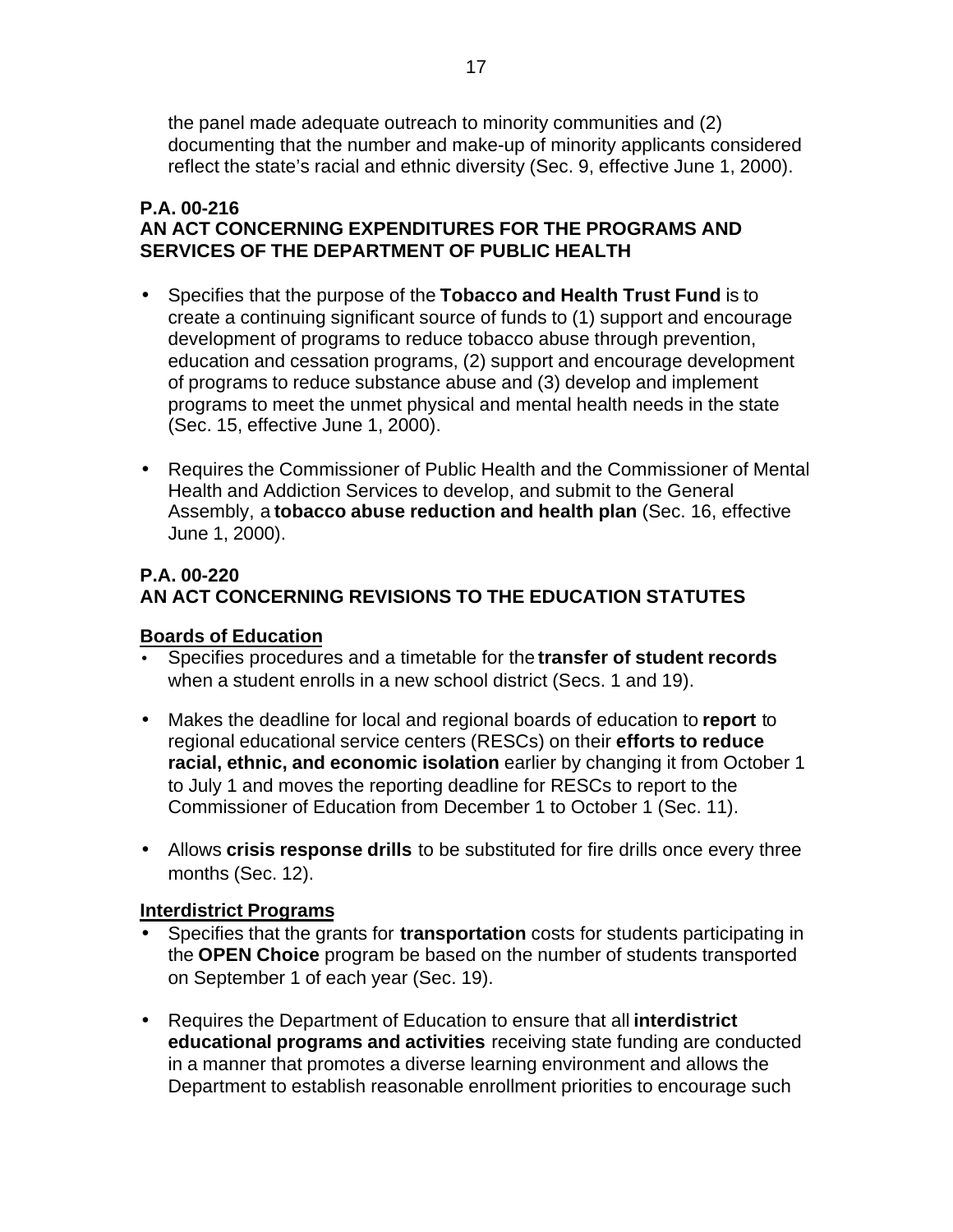#### **P.A. 00-220 (Continued)**

programs to have racially, ethnically and economically diverse student populations (Sec. 34).

• Specifies the maximum amount that an **interdistrict magnet school** program established prior to January 1, 1993, and serving two school districts is eligible to receive for operating expenses (Sec. 17).

#### **Educators**

- Specifies that the State Board of Education has the burden of establishing the reason for the **revocation of an educator certificate** by a preponderance of the evidence (Sec. 7).
- Specifies that the written **notice** of the date, time and place of the **arbitration hearing** be sent to a school district's fiscal authority by registered mail, return receipt requested (Sec. 9).
- Amends the statutes concerning the **abuse of a child by a school employee**  so that they (1) include school employees who hold permits and authorizations issued by the State Board of Education (not just certificates) and (2) apply to such employees whether or not they are employed in positions requiring a certificate, permit or authorization (Sec. 30).
- Expands the categories of **crimes committed by a school employee**, or person holding a certificate, permit or authorization, which the State's Attorney must report (to superintendents and the Commissioner of Education) to include reporting of convictions of injury or risk of injury to, or impairing the morals of, children (a class C felony) (Sec. 30).
- Prohibits the State Board of Education from issuing **educator certificates** to individuals convicted of certain enumerated crimes until at least five years after the person has completed serving the sentence for the conviction (Sec. 41).

## **Special Education**

- Changes the qualifications of one of the members of the **Advisory Council for Special Education** and staggers the members' terms (Sec. 6).
- Allows state and local educational agencies, under certain conditions, to loan, lease or transfer an **assistive device** used by a student with a disability to the student, the parent of the student, or any other public or private nonprofit agency providing services to or on behalf of individuals with disabilities (Sec. 35).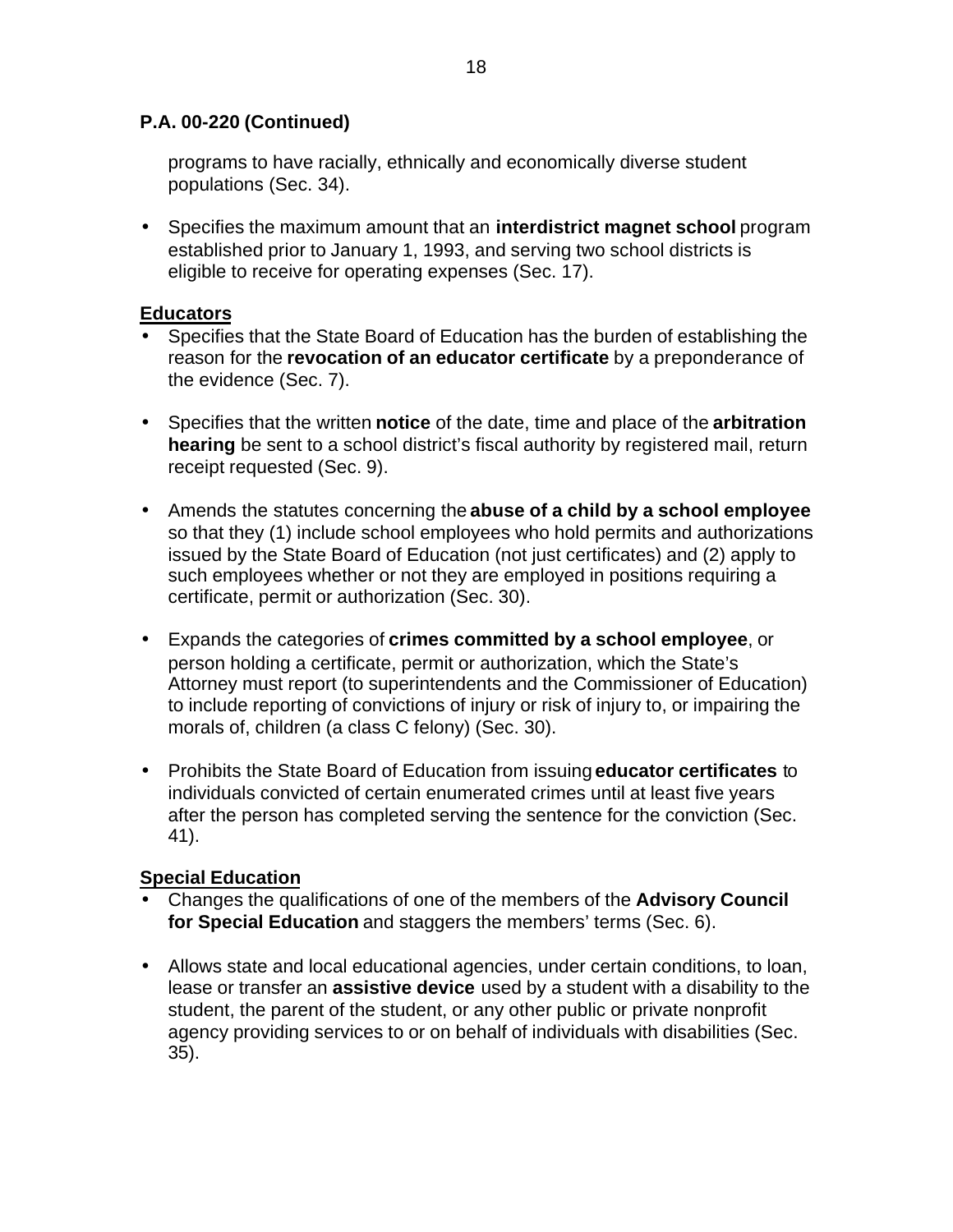#### **P.A. 00-220 (Continued)**

• Requires town treasurers to credit state funds for **special education excess costs** to the local or regional board of education within 30 days after receiving documentation from the board of education indicating the amount of the special education expenditures incurred in excess of the board of education's budgeted estimate of such expenditures (Sec. 40).

#### **Priority School Districts**

- Allows priority school districts to use general improvements to school buildings grants for the installation of **video surveillance devices** (Sec. 15).
- Allows priority school districts to use **extended school building hours grants** for programs in buildings that are not public school buildings, provided the board of education is able to demonstrate to the Commissioner of Education that (1) the facility in which the program will be run can adequately support the academic goals of the program and (2) a plan is in place to provide adequate academic instruction (Secs. 16 and 23).

#### **School Construction**

- Redefines the **renovation projects** that are eligible for school construction grant reimbursement (Sec. 20).
- Requires the Department of Education to conduct a **limited scope audit** of a school building project if it has not completed an audit of the project during the five-year period from the date the district filed a notice of project completion (Sec. 22).
- Provides that the Department shall not make any adjustment to a school construction grant based on the result of an audit finding that a **change order**  was not publicly bid (Sec. 22).
- Provides that the Commissioner of Education treat **roof replacement projects** like code and emergency projects by (1) exempting them from having to be included on the school construction priority list and (2) permitting the Commissioner's approval at any time (Sec. 32).
- Provides for the reimbursement of the **pro rata costs for roof replacement**  projects when a school roof is at least 15 years old, but less than 20 years old, and it cannot be determined by a registered architect or engineer that the roof was improperly designed or constructed (Sec. 33).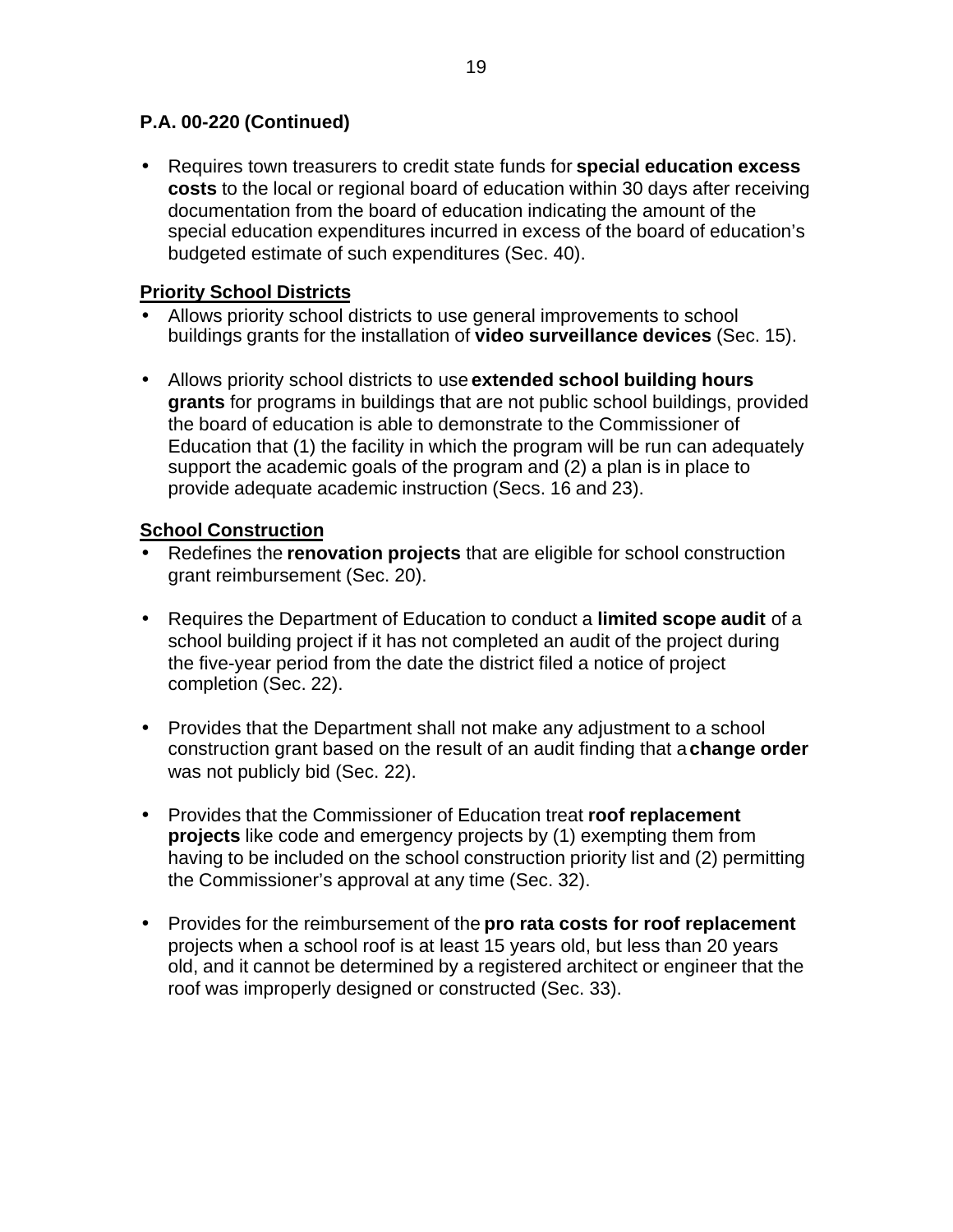#### **P.A. 00-220 (Continued)**

#### **Family Resource Centers**

• Provides that (1) **family resource centers** (FRCs) established on and after July 1, 2000, must be located in public elementary schools unless the Commissioner of Education waives that requirement and (2) FRC school readiness programs must comply with the standards for programs receiving state school readiness grants (Sec. 2).

#### **Department of Education**

- Eliminates some of the Department of Education's reporting requirements concerning the **extended school building hours program** (Sec. 18).
- Requires the Department of Education to report by January 1, 2001, to the General Assembly on the activities undertaken by local and regional boards of education to counteract **aggressive behavior among students** (Sec. 31).
- Makes **technical changes** to the education statutes, including the repeal of obsolete provisions (Secs. 3 – 5, 8, 10, 13, 14, 21, and 42).

#### **P.A. 00-222 AN ACT CONCERNING THE PROPERTY TAX ON MOTOR VEHICLES AND LOCAL SCHOLARSHIP FUNDS**

• Allows a municipality, by ordinance, to establish a **local scholarship fund** to provide financial assistance for postsecondary education for residents of the municipality and authorizes the redesign of municipal motor vehicle property tax bills for taxpayers to check off amounts to donate to the local scholarship fund (Effective October 1, 2000).

#### **P.A. 00-226 AN ACT CONCERNING ATHLETIC TRAINERS AND PHYSICAL THERAPIST ASSISTANTS**

• Requires persons practicing **athletic training** to be licensed by the Commissioner of Public Health (Secs. 1 – 11, inclusive, and 19, effective the later of October 1, 2000, or on the date notice is published in the Connecticut Law Journal indicating that the licensing of athletic trainers is being implemented by the Commissioner of Public Health).

*(For further information about this public act, please contact Kay Zarrella, Director of the Department of Public Health's Division of Health Systems Regulation, at (860) 509-7507.)*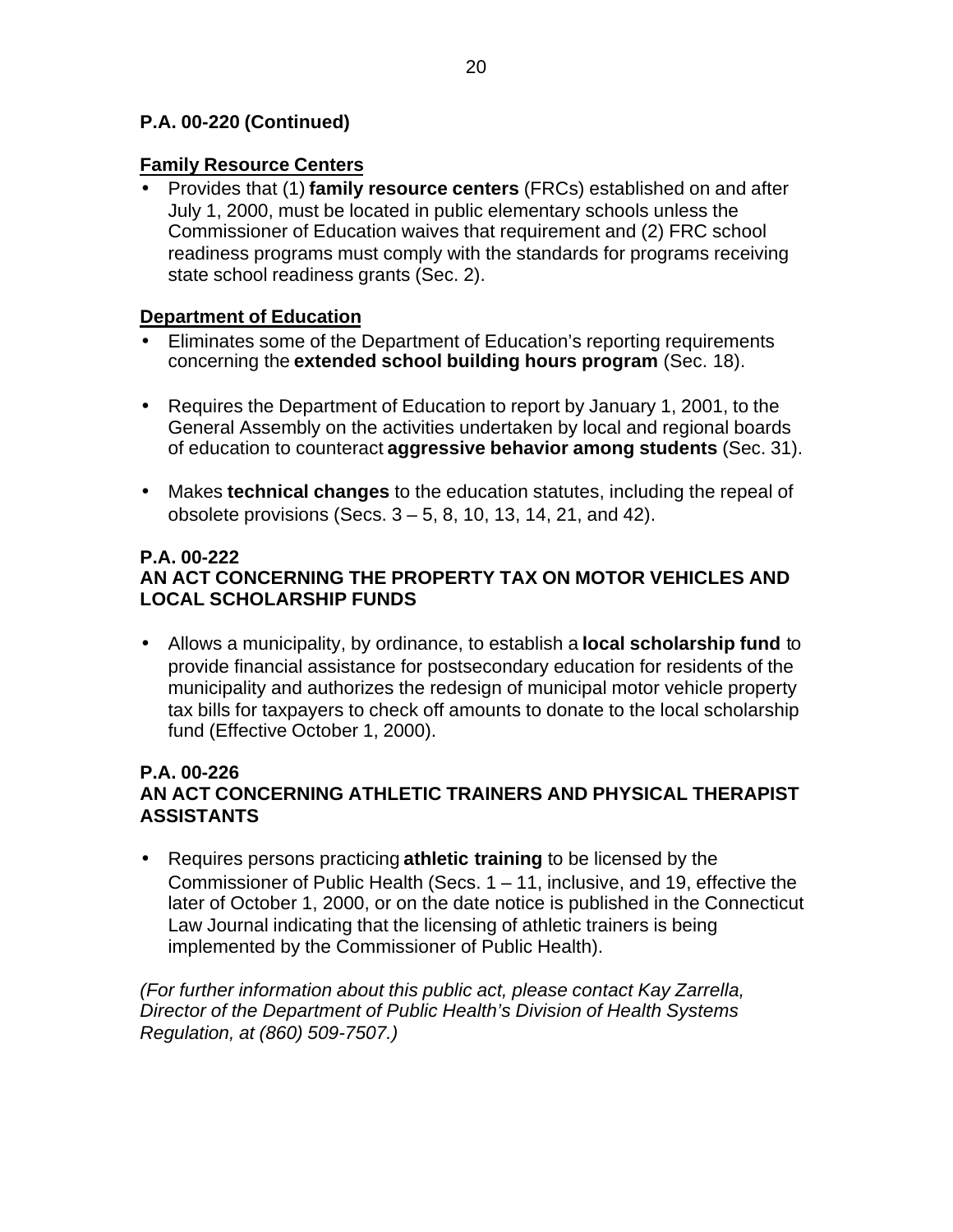

#### **S.A. 00-10 AN ACT CONCERNING AUTHORIZATION OF STATE GRANT COMMITMENTS FOR SCHOOL BUILDING PROJECTS**

- Authorizes the Commissioner of Education to enter into grant commitments for **school construction projects**. The estimated total cost of the projects authorized is approximately \$1.5 B (Sec. 1, effective May 16, 2000).
- Enacts **special provisions for individual school construction projects**  (Secs. 2 – 22, inclusive, effective May 16, 2000).

#### **S.A. 00-13 AN ACT MAKING DEFICIENCY APPROPRIATIONS FOR THE FISCAL YEAR ENDING JUNE 30, 2000**

- Amends the **Department of Education's budget for 2000-01**, including, but not limited to, the addition of 6 new positions to support the growth in **RVTS**  student enrollment (Sec. 1) and in Sec. 35 (effective May 5, 2000) makes the following new appropriations:
	- 1. **School construction grants**: \$43,632,000. P.A. 00-192, Sec. 49, above, specifies that \$2.2 M from this appropriation is to be used by the Department for school accountability as described below;
	- 2. **School accountability**: \$2.8 M in addition to \$2.2 M appropriated in P.A. 00-192, Sec. 49, above, for a total of \$5 M:

\$4 M of this total of \$5 M is for grants to **schools in need of improvement** pursuant to Section 1 of P.A. 00-187; and

\$1 M is added to the appropriation for grants to priority school districts for **summer school and week-end school programs** for a total appropriation of \$3.7 M for 2000-01 (See S.A. 00-13, Sec. 1, above);

3. **ECS Hartford Supplemental School Aid**: \$5.7 M (See also P.A. 00-187, Sec. 1, above, which specifies that Hartford is to use a portion of this to implement improvement plans and partnership programs in its schools that have been identified as in need of improvement); and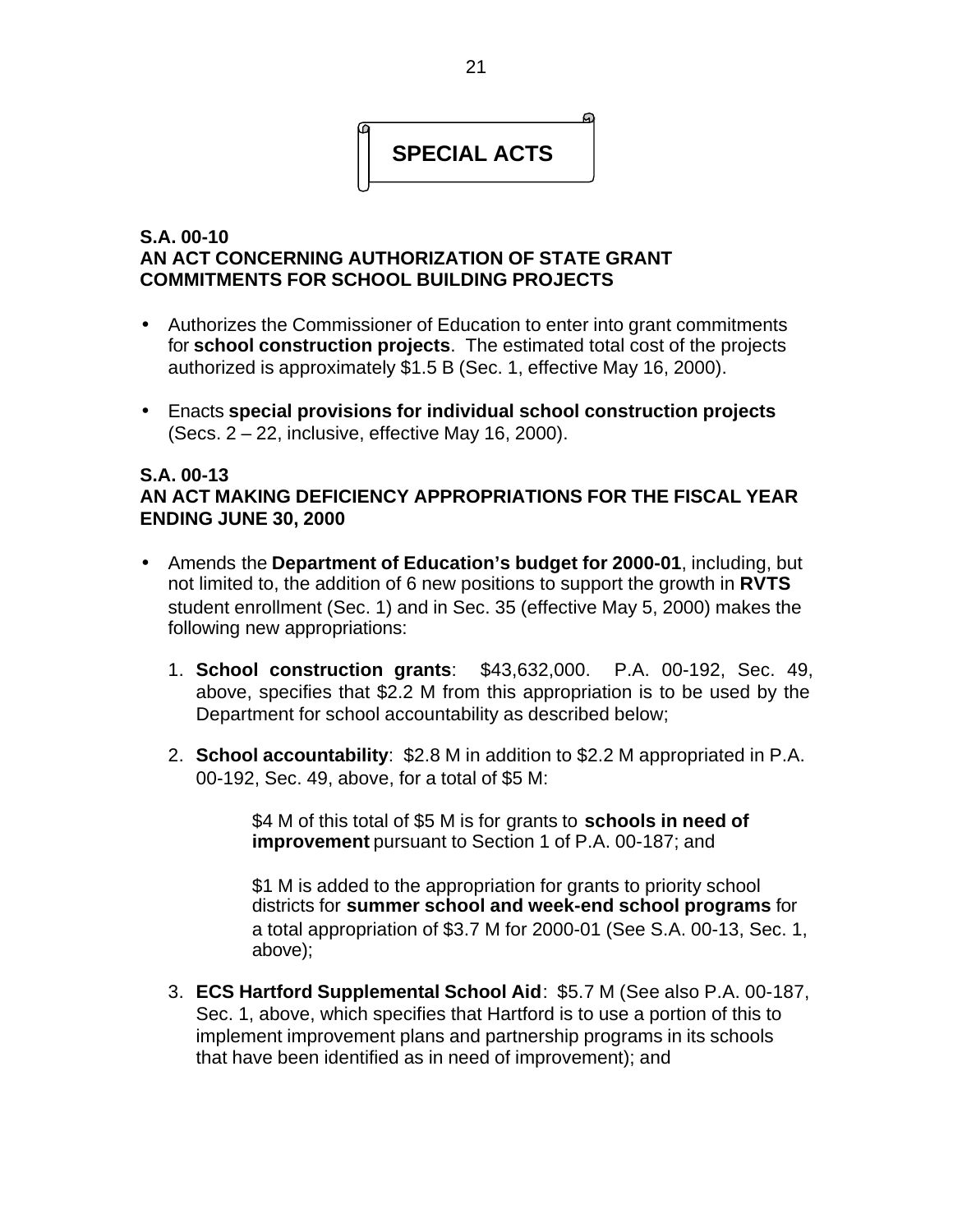- 4. One-time supplemental grants for **interdistrict magnet schools**: \$5 M (See P.A. 00-192, Sec. 52, above, for how these funds are to be distributed).
- Specifies that the unexpended funds appropriated to the Office of Policy and Management for **one-time local capital improvement programs grants** for 1999-2000 shall not lapse but shall continue to be available for expenditure for such purpose during 2000-01. These funds may be used for equipment leasing and acquisition including, but not limited to, **computers and computer software** for public schools (Sec. 16).
- Specifies that unexpended funds appropriated for **school construction interest payments** for 1999-2000 not lapse but continue to be available for expenditure for that purpose in 2000-01 (Sec. 69).
- Of the **unappropriated surplus** for the fiscal year ending June 30, 2000, (1) \$10 M is to be appropriated to the Department of Information Technology for **school wiring** and (2) the balance to the Department of Education for **avoiding the issuance of debt for school construction grants** (Sec. 72).
- Distributes **one-time surplus revenue sharing** (a total of \$34 M) to each town in the state which, I have been advised, is in part to assist towns with the costs related to the provision of special education (Sec. 82, effective May 5, 2000).

The attached chart (Attachment A) entitled **"Selected Major State Education Funding Affecting Local and Regional Boards of Education"** shows state funding for major programs affecting school districts. The funding for these programs is authorized in various public and special acts described in this circular letter.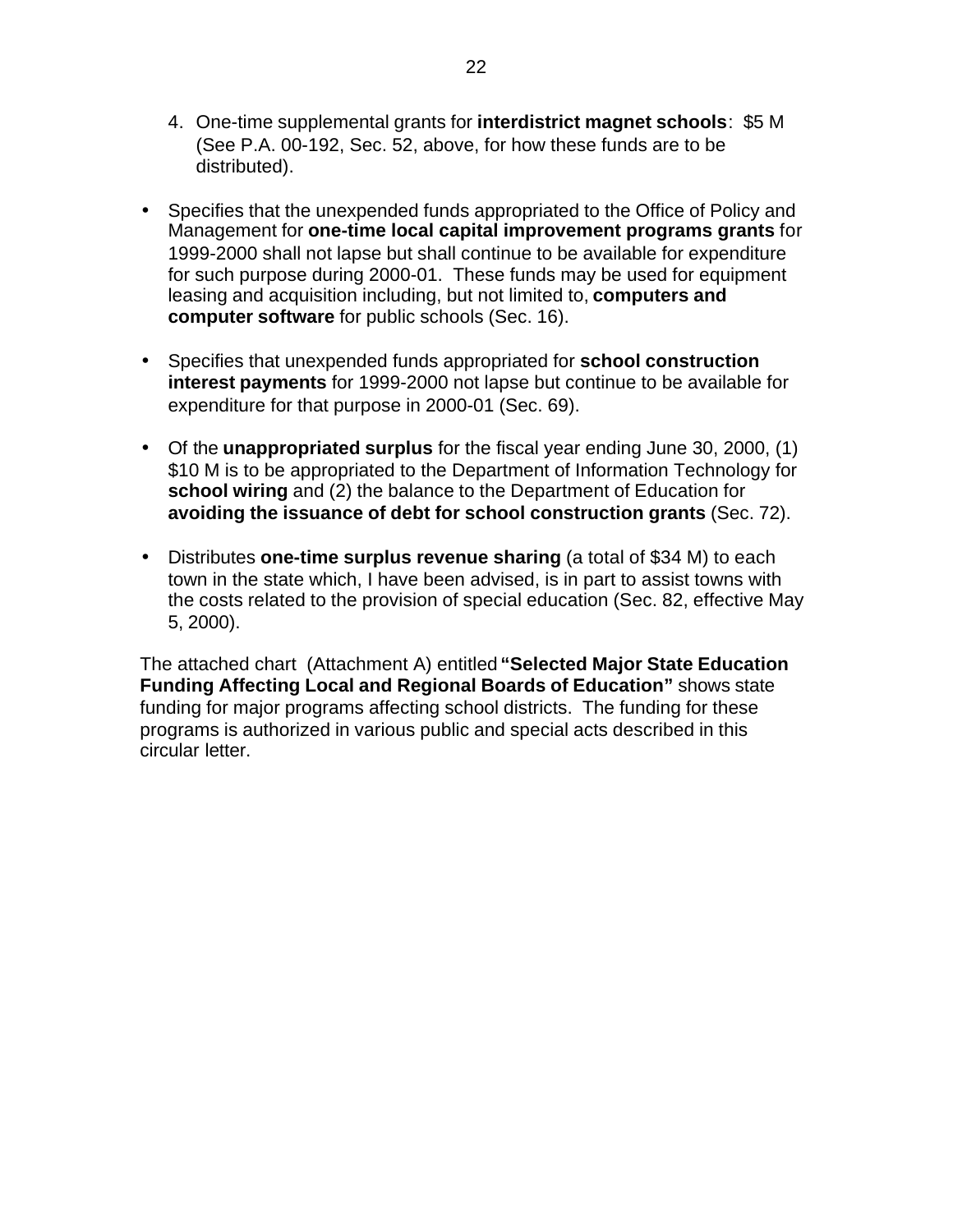# **JUNE SPECIAL SESSION**

#### **JUNE SPECIAL SESSION, P.A. 00-1 AN ACT IMPLEMENTING AND MAKING TECHNICAL REVISIONS TO THE STATE BUDGET FOR THE BIENNIUM ENDING JUNE 30, 2001**

- Makes **funds** available **for specific programs** in named towns (Secs. 6, 7 and 16, effective June 21, 2000).
- Amends the formula for the **education technology grants** enacted in P.A. 00-187, Sec. 41, above (Sec. 18).
- Amends the membership of the **Head Start Advisory Committee** to add that two members may be Head Start directors who are school readiness coordinators (Sec. 32, effective June 21, 2000).
- Changes the effective date of Section 15 of P.A. 00-92 concerning the authorization of the preparation and printing of materials concerning a **referendum proposal or question** from October 1, 2000, to May 26, 2000 (Sec. 44, effective June 21, 2000).

#### **JUNE SPECIAL SESSION, P.A. 00-2 AN ACT CONCERNING PROGRAMS AND MODIFICATIONS NECESSARY TO IMPLEMENT THE BUDGET RELATIVE TO THE DEPARTMENT OF SOCIAL SERVICES**

- Requires the Commissioner of Social Services and the Commissioner of Children and Families to develop and administer an integrated **behavioral health service delivery system for children and youth with serious emotional disturbances** who meet certain criteria (Secs. 3 – 7, inclusive).
- Expands the uses of the Department of Social Service grants that are paid to municipalities, boards of education and child care providers to encourage the use of **school facilities for child day care services** before and after school (Sec. 23).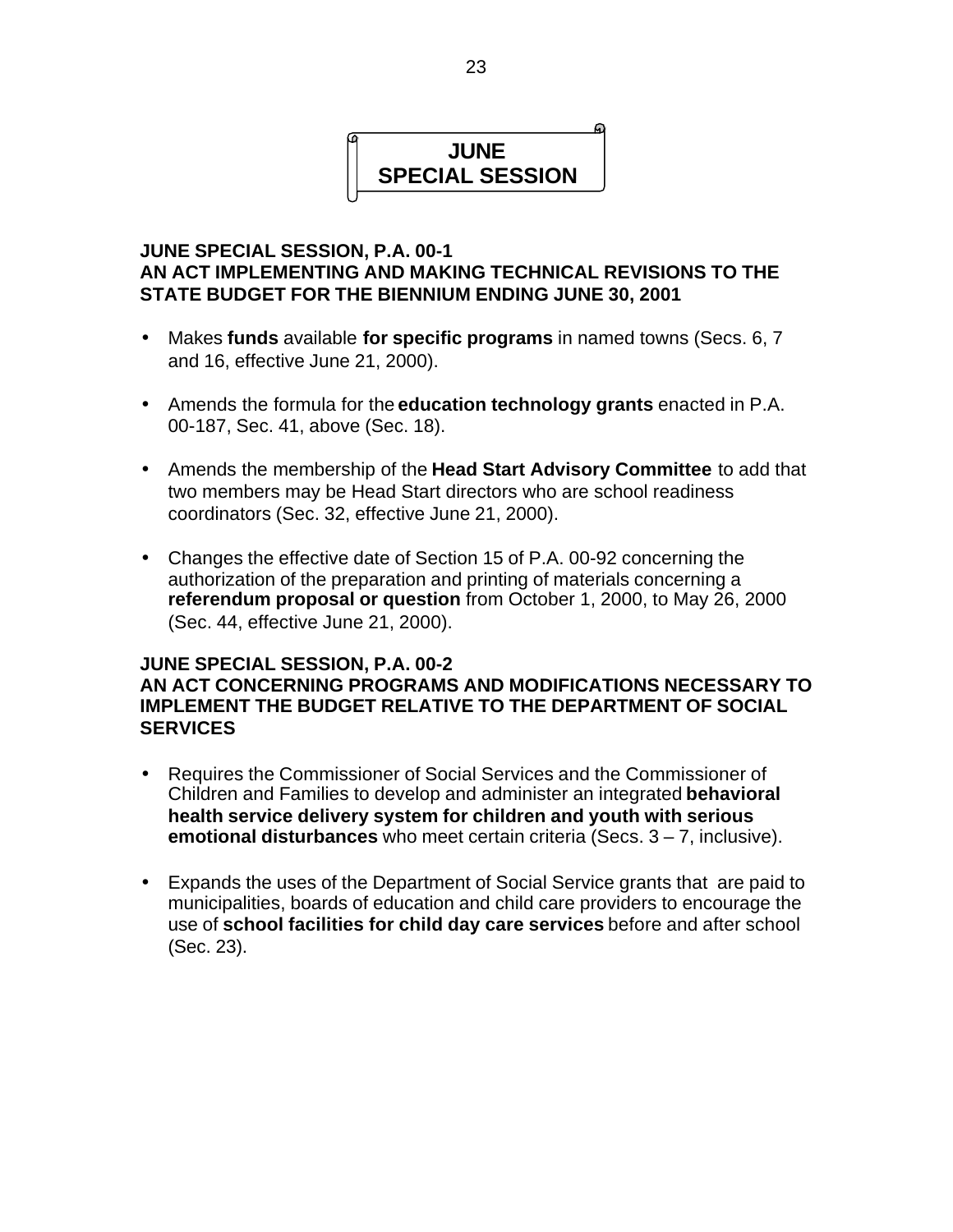#### **ATTACHMENT A**

#### **Selected Major State Education Funding Affecting Local and Regional Boards of Education**

|                                                                        | (1)           | (2)           | (3)           |
|------------------------------------------------------------------------|---------------|---------------|---------------|
|                                                                        | FY 1998-1999  | FY 1999-2000  | FY 2000-2001  |
| Major programs affecting local                                         | Actual        | Actual        | Appropriated  |
| and regional boards of education                                       | Expenditure   | Expenditure   | Budget        |
| <b>Education Equalization Grants (ECS)</b>                             | 1,299,137,635 | 1,347,876,789 | 1,388,000,000 |
| Excess Cost - Student Based                                            | 42,362,456    | 46,763,109    | 49,000,000    |
| <b>Transportation of School Children</b>                               | 41,242,852    | 42,800,371    | 45,200,000    |
| School Construction Grants (General Fund only)                         |               |               | 41,432,000    |
| Early Childhood Program                                                | 21,779,921    | 36,126,942    | 40,081,335    |
| <b>Magnet Schools</b>                                                  | 15,774,601    | 19,244,357    | 36,733,600    |
| Early Reading Success (READ First)                                     | 19,780,294    | 20,356,796    | 22,274,370    |
| <b>Priority School Districts</b>                                       | 19,000,000    | 20,336,250    | 20,057,500    |
| <b>Adult Education</b>                                                 | 15,900,772    | 15,133,012    | 17,920,000    |
| <b>Charter Schools</b>                                                 | 9,600,500     | 11,309,368    | 14,000,000    |
| <b>Interdistrict Cooperation</b>                                       | 11,053,915    | 14,428,637    | 11,953,020    |
| <b>Excess Cost - District Based Equity</b>                             | 11,500,000    | 11,500,000    | 11,500,000    |
| School Wiring                                                          |               |               | 10,000,000    |
| Open Choice Program and Project Concern -<br><b>Receiving District</b> | 3,139,989     | 5,450,000     | 8,275,000     |
| School Accountability (Summer & Weekend School                         |               |               |               |
| Programs)                                                              |               | 300,000       | 7,700,000     |
| <b>Family Resource Centers</b>                                         | 6,032,500     | 6,000,000     | 6,082,500     |
| <b>ECS Hartford Supplemental School Aid</b>                            |               |               | 5,700,000     |
| Non-Public School Transportation                                       | 4,425,849     | 4,512,907     | 4,775,000     |
| Health Services - Non-Public Schools                                   | 3,272,139     | 3,441,371     | 3,590,000     |
| <b>Regional Education Services</b>                                     | 2,882,384     | 3,147,384     | 3,297,384     |
| Keeping School Buildings Open                                          | 2,993,365     | 3,262,075     | 3,187,882     |
| School Library Books                                                   | 2,998,120     | 3,165,530     | 3,147,000     |
| <b>Head Start Services</b>                                             | 3,100,000     | 3,063,721     | 3,100,000     |
| Youth Service Bureaus                                                  | 2,753,731     | 2,784,556     | 2,925,555     |
| Vocational Agriculture                                                 | 2,621,700     | 2,621,700     | 2,816,700     |
| <b>Omnibus Education Grants State Supported Schools</b>                | 2,708,874     | 2,687,792     | 2,754,000     |
| <b>Transitional School Districts</b>                                   | 3,000,000     | 2,500,000     | 2,500,000     |
| <b>Education Technology - Training Initiative</b>                      |               |               | 2,500,000     |
| <b>Bilingual Education</b>                                             | 2,252,000     | 2,252,000     | 2,252,000     |
| <b>Head Start Enhancement</b>                                          | 2,000,000     | 1,999,998     | 2,000,000     |
| Interest Subsidy Debt Avoidance Grants                                 |               | 53,093,049    | 1,906,951     |
| School Breakfast Program                                               | 1,561,908     | 1,561,006     | 1,559,805     |
| <b>Student Achievement Grant</b>                                       | 1,000,000     | 1,500,000     | 1,500,000     |
| <b>Lighthouse Schools</b>                                              | 300,000       | 600,000       | 300,000       |
| <b>Primary Mental Health</b>                                           | 264,600       | 294,000       | 294,000       |
| Young Parents Program                                                  | 259,080       | 259,080       | 259,080       |
| School to Work Opportunities                                           | 246,653       | 250,000       | 250,000       |
| <b>Celebration of Excellence</b>                                       | 75,000        | 25,000        | 25,000        |
| School Building Grant ISP                                              | 575,092       | 11,004        | 4,160         |
| <b>Medicaid Coordination</b>                                           | 6,353,834     |               |               |
| Middle School Math & Science Mastery Pilot                             |               | 200,000       |               |
| <b>Agency Grand Total</b>                                              | 1,561,949,764 | 1,690,857,804 | 1,780,853,842 |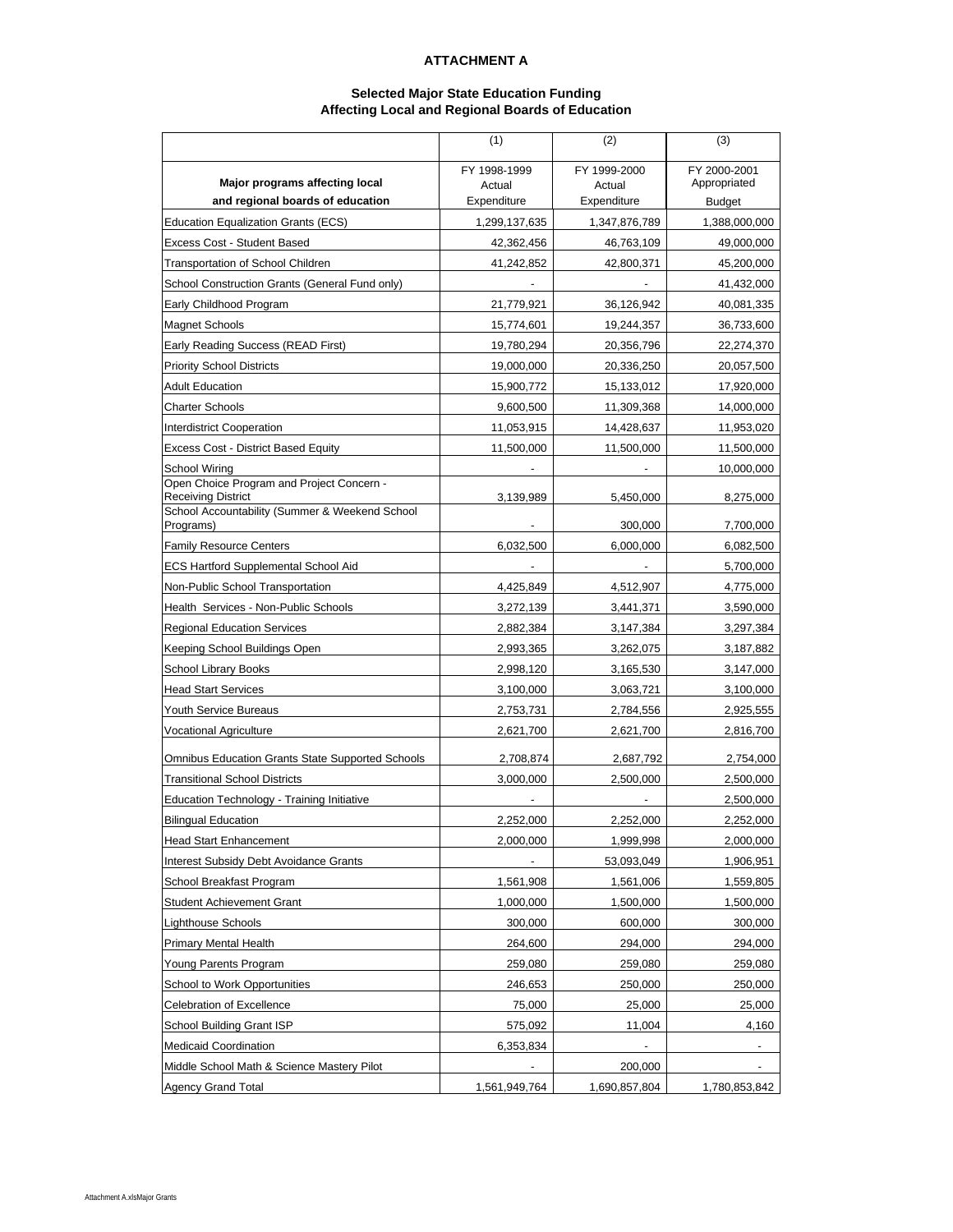## ATTACHMENT B

# **TABLE OF AMENDED AND REPEALED STATUTES AND PUBLIC ACTS - 2000**

| <b>Statute</b>      | <b>Public Act</b>               |
|---------------------|---------------------------------|
| $1-206(h)(4)$       | $\overline{00}$ -136, S. 6, 10  |
| $1 - 210$           | 00-69, S. 3, 4                  |
| $1-210(b)$          | 00-134, S. 1                    |
| $4d-30(1)$          | 00-187, S. 47, 75               |
| 4d-47               | 00-187, S. 48, 75               |
| 4d-48               | 00-187, S. 49, 75               |
| $9 - 369b(a)$       | 00-92, S. 15                    |
| 10-4e Rd.           | 00-187, S. 74, 75               |
| $10-4h$ (a)         | 00-187, S. 50, 75               |
| $10-40(a)$          | 00-220, S. 2, 43                |
| $10-5(a)$           | 00-157, S. 2, 8                 |
| $10-16n$ (c)        | 00-1 JSS, S. 32, 46             |
| <b>10-16o</b>       | 00-187, S. 10, 75               |
| 10-16p              | 00-187, S. 4, 75                |
| $10-16r$ (a), (b)   | $\overline{0}$ 0-187, S. 11, 75 |
| $10-17f(a)$         | $00-220, S. 3, 43$              |
| $10 - 17q$          | 00-220, S. 4, 43                |
| $10-190(a)$         | 00-187, S. 22, 75               |
| 10-66j              | 00-187, S. 68, 75               |
| 10-66bb (i)         | 00-220, S. 5, 43                |
| $10 - 66$ ee $(c)$  | 00-48, S. 1, 12;                |
|                     | 00-187, S. 23, 75               |
| 10-75 $(c)$         | 00-192, S. 82, 102              |
| $10-76a(9)$         | 00-48, S. 2, 12                 |
| $10-76d$ (a)(7)     | 00-48, S. 3, 12                 |
| $10-76d$ (d)        | 00-48, S. 10, 12                |
| $10-76d$ (e)(4)     | $\overline{00-48}$ , S. 11, 12  |
| $10-76g(b)$         | 00-220, S. 40, 43               |
| $10-76h(c)(2)$      | 00-48, S. 4, 12                 |
| 10-76i (a)          | 00-220, S. 6, 43                |
| $10-94f(2)$         | 00-48, S. 5, 12                 |
| $10 - 94g$ (a)      | 00-48, S. 6, 12                 |
| $10 - 94j$          | 00-48, S. 7, 12                 |
| $10-95i(a)$         | 00-204, S. 1, 13                |
| $10-95i$ (d)        | 00-204, S. 2, 13                |
| $10-145b$ (m)       | 00-220, S. 7, 43                |
| 10-145d (e) (added) | 00-187, S. 39, 75               |
| $10-151$ (d)        | $00-13, S. 1, 2$                |
| $10-151b$ (b)       | 00-220, S. 8, 43                |
| 10-153 $f(a)$       | 00-204, S. 9, 13                |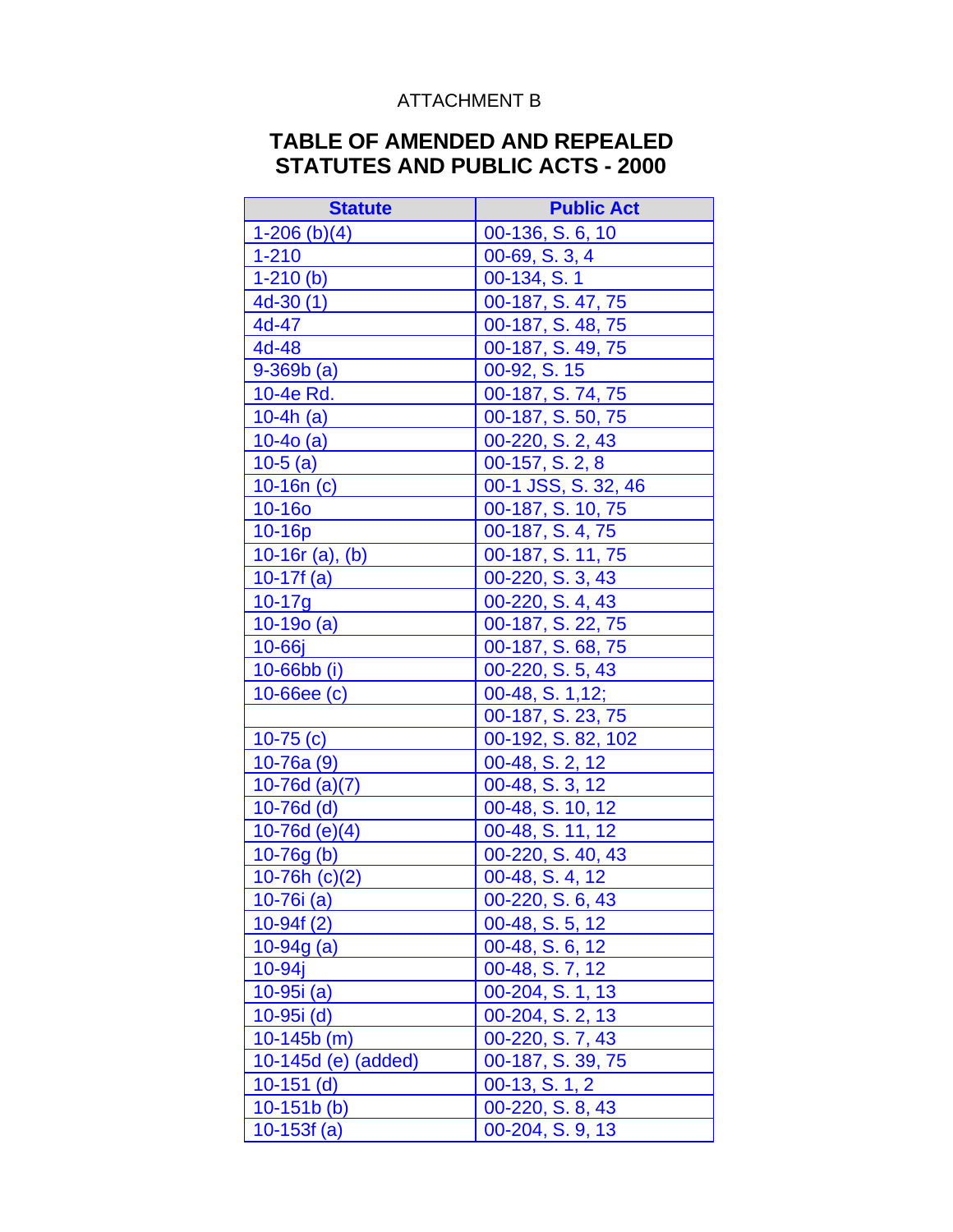| <b>Statute</b>       | <b>Public Act</b>  |
|----------------------|--------------------|
| $10-153f(c)(2)$      | 00-220, S. 9, 43   |
| 10-183b              | 00-187, S. 63, 75  |
| $10-183g(g)$         | 00-187, S. 67, 75  |
| $10-183j(c)$         | 00-187, S. 64, 75  |
| $10-183n(b)$         | 00-187, S. 65, 75  |
| 10-183t              | 00-187, S. 59, 75  |
| 10-183ii             | 00-187, S. 66, 75  |
| 10-184               | 00-157, S. 1, 8    |
| $10-198a(a)$         | 00-157, S. 5, 8    |
| 10-200               | 00-99, S. 38, 154; |
|                      | 00-157, S. 6, 8    |
| $10 - 220(a)$        | 00-157, S. 3, 8    |
| $10 - 220a$ (a)      | 00-220, S. 10, 43  |
| 10-220e Rd.          | 00-220, S. 42, 43  |
| $10 - 221a$          | 00-124, S. 1, 2;   |
|                      | $00-156;$          |
|                      | 00-187, S. 69, 75  |
| 10-222b Rd.          | 00-220, S. 42, 43  |
| $10-226h$ (b)-(d)    | 00-220, S. 11, 43  |
| 10-231               | 00-220, S. 12, 43  |
| $10 - 233d$ (d)      | 00-157, S. 4, 8    |
| 10-233e              | 00-48, S. 8, 12    |
| $10-261(2)$          | 00-220, S. 13, 43  |
| 10-262f (19)         | 00-187, S. 13, 75  |
| $10 - 262j$ (b)      | 00-187, S. 14, 75  |
| $10-262j$ (d)(7)     | 00-187, S. 21, 75  |
| 10-264l (h) (added)  | 00-48, S. 9, 12    |
| $10 - 265h$ (a)      | 00-220, S. 15, 43  |
| $10 - 266t$ (a)      | 00-220, S. 16, 43  |
| $10 - 266t$ (e)      | 00-220, S. 23, 43  |
| 10-266u (f)          | 00-220, S. 18, 43  |
| 10-266aa             | 00-220, S. 19, 43  |
| $10 - 266$ aa $(b)$  | 00-187, S. 15, 75  |
| $10 - 266$ aa $(f)$  | 00-187, S. 16, 75  |
| 10-266aa (I) (added) | 00-187, S. 17, 75  |
| 10-266cc             | 00-187, S. 18, 75  |
| $10 - 282(18)$       | 00-220, S. 20, 43  |
| $10-283$ (a)(3)(A)   | 00-220, S. 21, 43  |
| $10-283$ (b)         | 00-220, S. 32, 43  |
| $10 - 286$ (a)(6)    | 00-220, S. 33, 43  |
| 10-287d              | 00-167, S. 60, 69  |
| 10-292k              | 00-167, S. 61, 69  |
| $12 - 412(9)$        | 00-174, S. 9, 83   |
| 14-275               | 00-169, S. 9, 36   |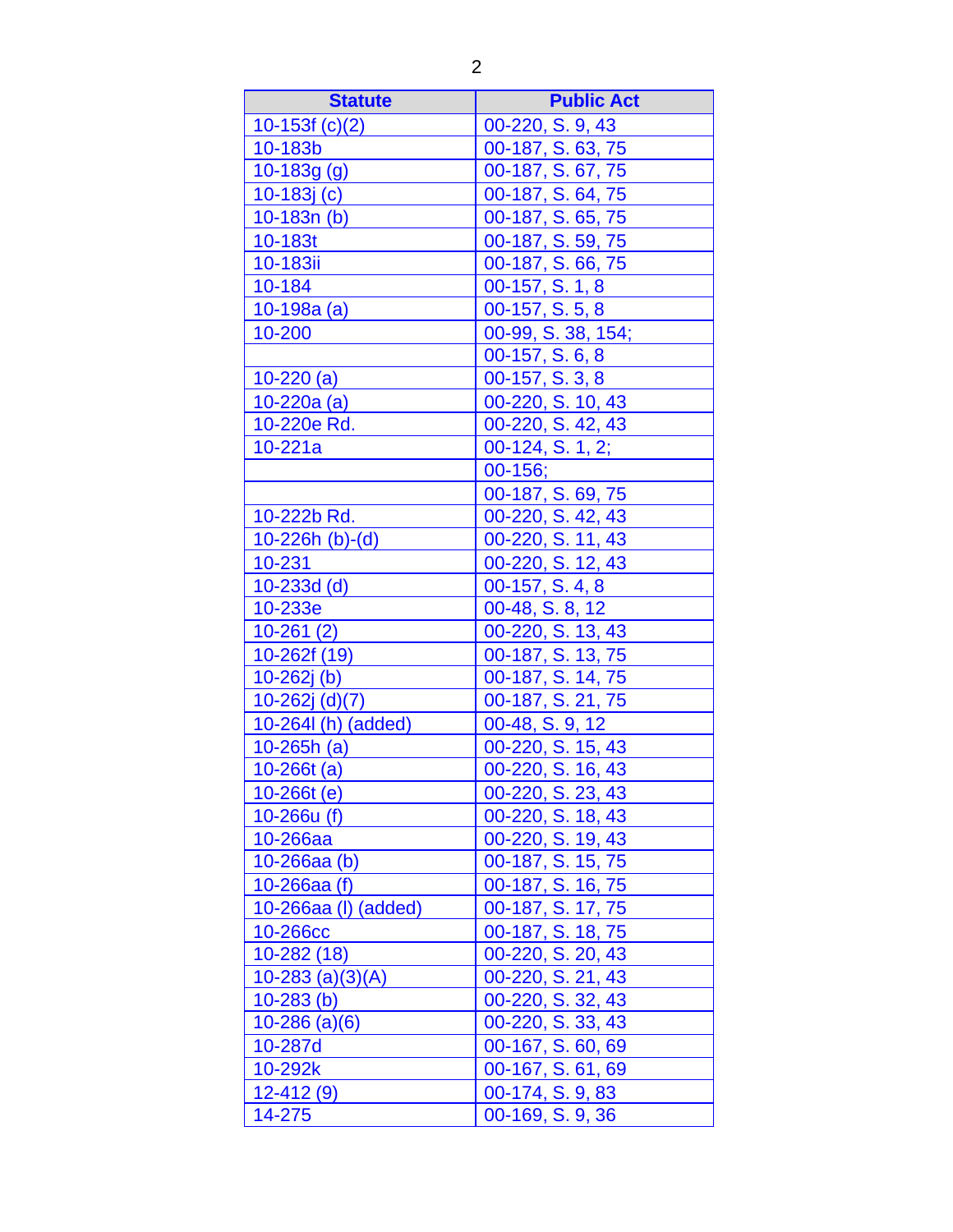| <b>Statute</b>    | <b>Public Act</b>   |
|-------------------|---------------------|
| 14-275c           | 00-169, S.10, 36    |
| $16-331$ (d)(2)   | 00-187, S. 51, 75   |
| $16-331$ (d)(5)   | 00-187, S. 52, 75   |
| $16 - 333h$ (a)   | 00-187, S. 53, 75   |
| $17a-1$           | 00-2 JSS, S. 6, 53  |
| 17a-127           | 00-2 JSS, S. 7, 53  |
| 17b-737           | 00-2 JSS, S. 23, 53 |
| $17b - 749(c)$    | 00-187, S. 5, 75    |
| 17b-749c (a)      | 00-187, S. 12, 75   |
| 17b-749c (c)      | 00-187, S. 6, 75    |
| 19a-14 $(c)$      | 00-226, S. 8, 20    |
| 19a-16a Rd.       | 00-226, S. 19, 20   |
| 19a-16b Rd.       | 00-226, S. 19, 20   |
| 19a-16c Rd.       | 00-226, S. 19, 20   |
| $19a-77$ (b)      | 00-135, S. 2, 21    |
| $19a-88(e)$       | 00-226, S. 9, 20    |
| $20-1$            | 00-226, S. 10, 20   |
| $20-9$ (b)(17)    | 00-226, S. 11, 20   |
| 20-102ee          | 00-59               |
| $31-23(b)$        | 00-144, S. 3        |
| $31-71b$          | $00-65, S. 1, 2$    |
| $45a-604(5)$      | 00-157, S. 7, 8     |
| $46a-13d(a)$      | $00-200, S.9$       |
| 46a-13I           | 00-49, S. 5, 7      |
| 46b-120           | 00-177, S. 1, 5     |
| 46b-121           | 00-177, S. 2, 5     |
| 52-557            | 00-133              |
| <b>Public Act</b> | <b>Public Act</b>   |
| 99-217, S. 7      | 00-187, S. 19, 75   |
| 99-288, S. 4      | 00-187, S. 3, 75    |
| 99-2 JSS, S. 27   | 00-216, S. 15, 28   |
| 00-92, S. 15      | 00-1 JSS, S. 44, 46 |
| 00-187, S. 1      | 00-193, S. 2, 3     |
| 00-187, S. 20     | 00-192, S. 47, 102  |
| 00-187, S. 37     | 00-192, S. 45, 102  |
| 00-187, S. 41     | 00-1 JSS, S. 18, 46 |
| 00-187, S. 54     | 00-192, S. 46, 102  |
| 00-187, S. 73     | 00-192, S. 52, 102  |
| 00-192, S. 48     | 00-1 JSS, S. 16, 46 |

JSS = June Special Session

Rd. = Repealed